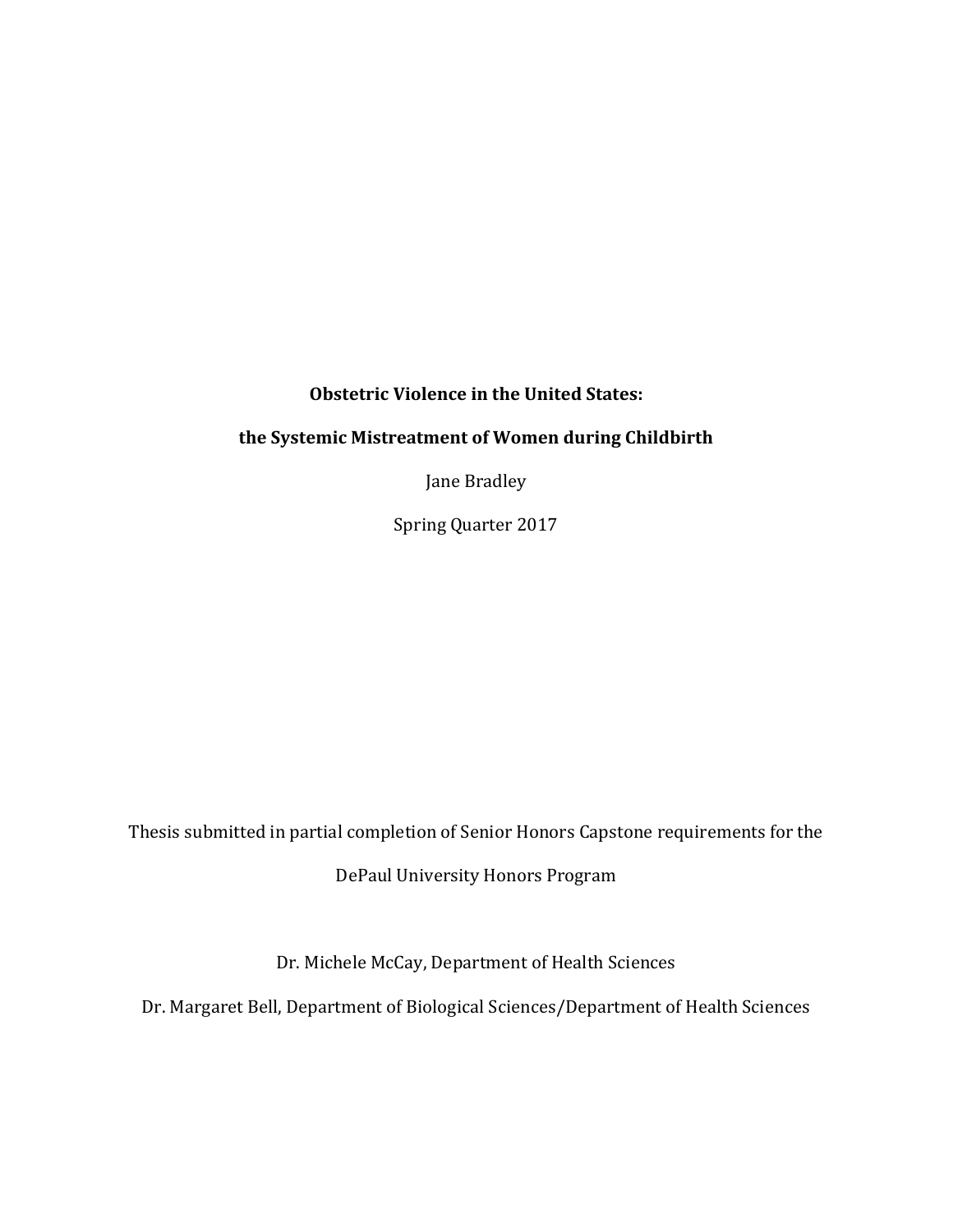## **Abstract**

While the term "obstetric violence" is not commonly used in literature and dialogue in the United States, the mistreatment of women during childbirth has received growing public attention in recent years. Often alluded to in literature as "dehumanized care" or "medicalization," reports of women feeling objectified, disrespected, or otherwise violated during pregnancy and childbirth are far from uncommon. This project explores why obstetric violence exists in the United States and the structures and systems in place that allow this violence to continue to occur. It examines how obstetric violence is linked to the pathologization and medicalization of pregnancy and childbirth, to power dynamics between men and women created by American patriarchal society, and to the development and use of authoritative knowledge in obstetrics.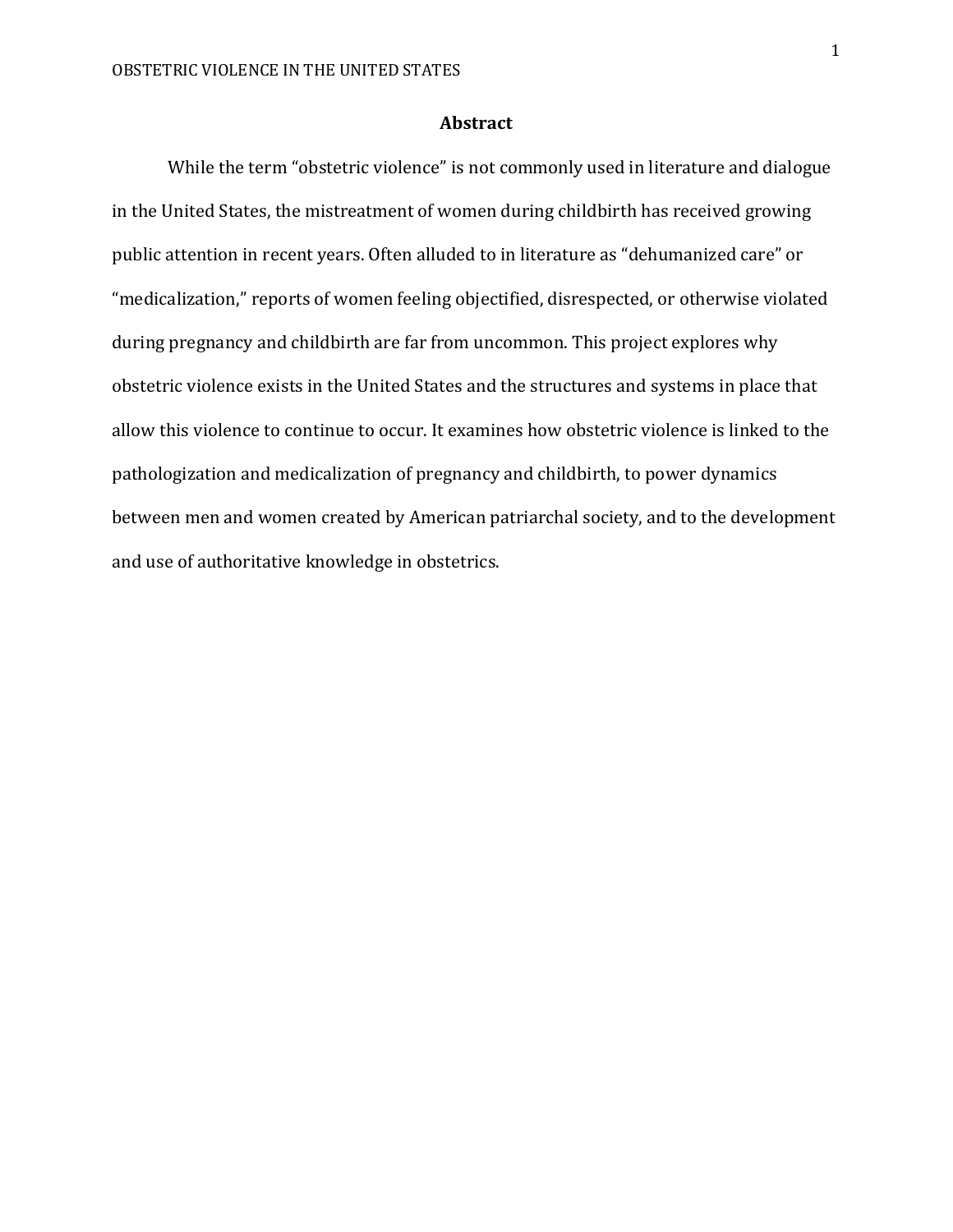| <b>Table of Contents</b> |
|--------------------------|
|--------------------------|

| I.    |             |                                                                                  |  |  |  |
|-------|-------------|----------------------------------------------------------------------------------|--|--|--|
| II.   |             |                                                                                  |  |  |  |
| III.  |             |                                                                                  |  |  |  |
| IV.   |             |                                                                                  |  |  |  |
|       | $a_{\cdot}$ | The birth of obstetrics (and the destruction of midwifery)11                     |  |  |  |
|       |             | b. Fetal heart monitoring: a loss of control through medicalization15            |  |  |  |
|       | $c_{\cdot}$ | The Cesarean section: medicalization and non-evidence-based care17               |  |  |  |
| V.    |             |                                                                                  |  |  |  |
|       |             |                                                                                  |  |  |  |
|       |             |                                                                                  |  |  |  |
| VI.   |             |                                                                                  |  |  |  |
|       |             |                                                                                  |  |  |  |
|       |             |                                                                                  |  |  |  |
|       |             |                                                                                  |  |  |  |
| VII.  |             |                                                                                  |  |  |  |
| VIII. |             |                                                                                  |  |  |  |
| IX.   |             | <b>Appendices</b>                                                                |  |  |  |
|       |             | <b>a.</b> Appendix A: Bohren et al. Typology of the Mistreatment of Women During |  |  |  |
|       |             |                                                                                  |  |  |  |
|       |             | <b>b.</b> Appendix B: The Cascade of Interventions During Childbirth37           |  |  |  |
|       | c.          | Appendix C: Cesarean section rates within the city of Chicago38                  |  |  |  |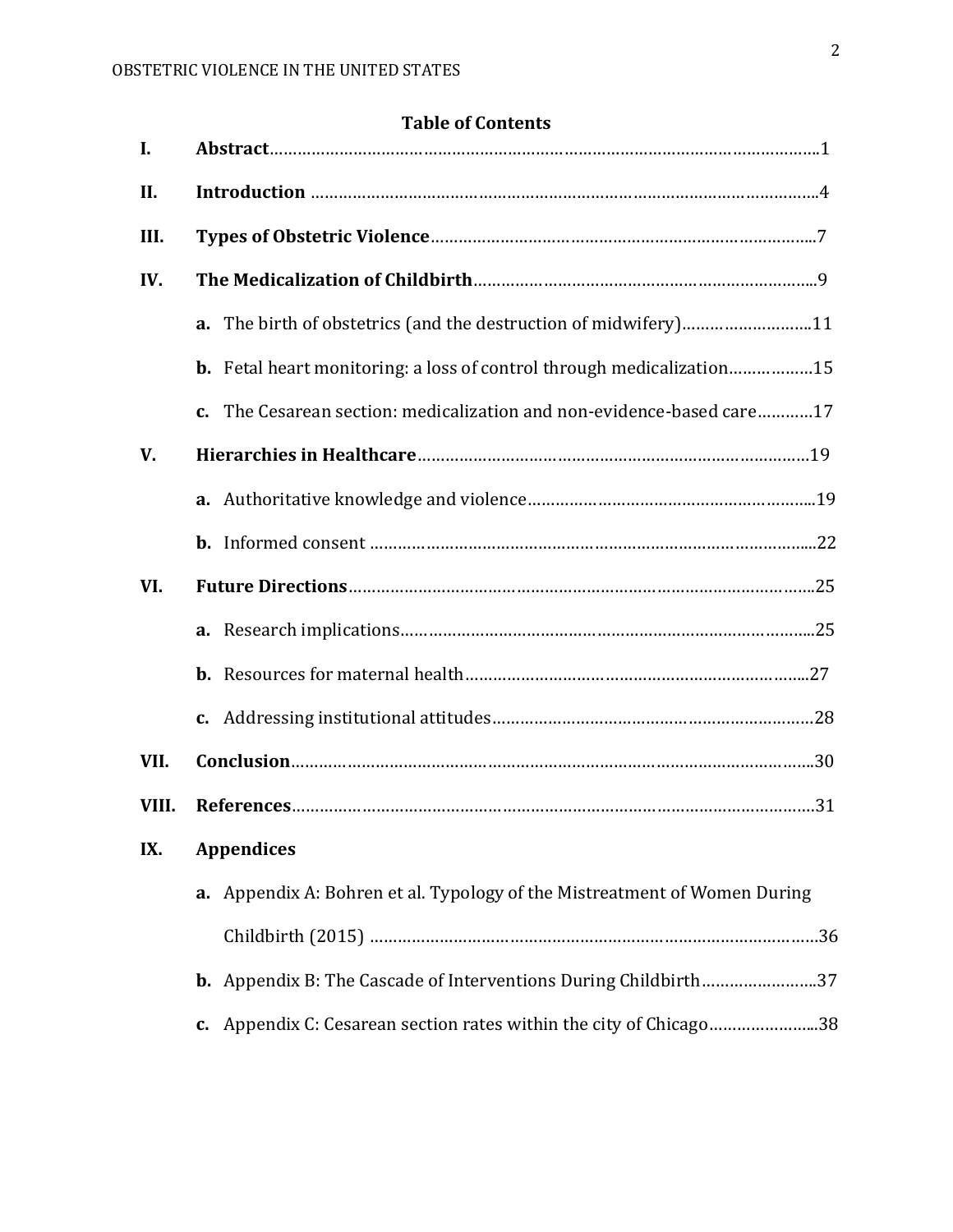# **Acknowledgements**

I am grateful to my thesis directors, Dr. Michele McCay and Dr. Margaret Bell, for their invaluable feedback, time, and support. Thank you to the midwives I have seen help babies into this world with compassion, grace, and gentleness, who inspired me to write this paper. And thank you to Rachel, for being forever willing to talk about maternal health and the patriarchy.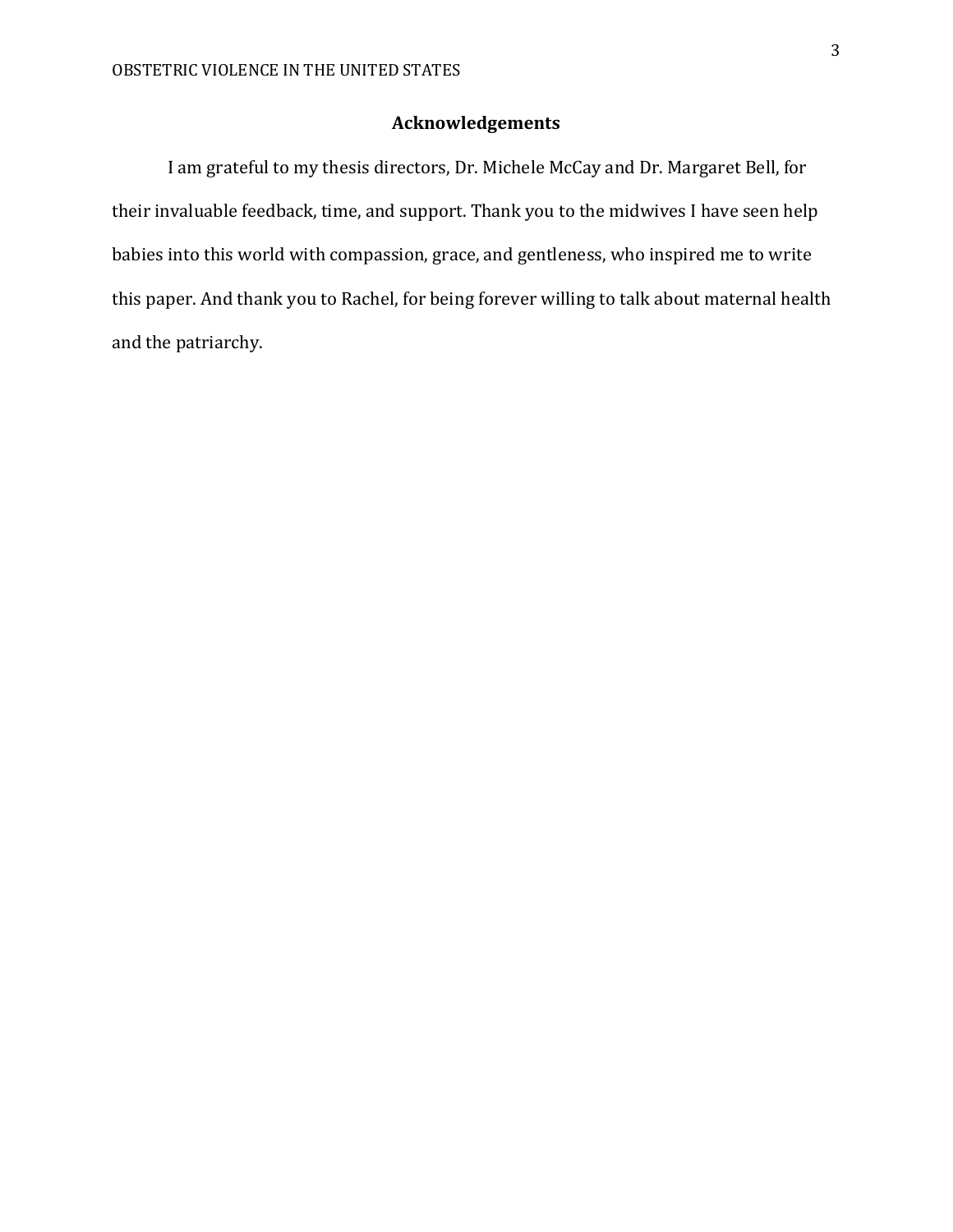## **Introduction**

 In 2014, the nonprofit consumer advocacy organization Improving Birth launched the social media campaign #BreaktheSilence that aimed to expose stories of trauma and abuse in American maternity care. Hundreds of women shared deeply disturbing stories of disrespect and mistreatment during pregnancy and childbirth, a phenomenon which Improving Birth called a "widespread, largely ignored problem" (Improving Birth, 2015). Women reported being denied food and drink, being forced to lie supine during labor, receiving repeated and rough vaginal examinations, being told they are not allowed to give birth vaginally after a Cesarean section, having their membranes ruptured without consent, and being given episiotomies after explicitly refusing, among a host of other transgressions. The stories that the women shared were varied, but overwhelmingly reflected themes of maternity care in which birthing women are not fully involved in the decision-making process, are not listened to by care providers, and receive care that is not grounded in the best available evidence and research.

The vast majority of women who give birth in American hospitals leave the hospital with what appears to be the desired outcome: a physically healthy mother and baby. Yet many women report low satisfaction with giving birth in American hospitals. Almost one in five women report post-traumatic stress disorder (PTSD) symptoms following birth, and up to 34% experience a birth that they describe as "traumatic" (Creedy, Shochet, & Horsfall, 2000; Soet & Brack, 2003). As obstetrician and researcher Neel Shah writes, "In our intense focus on mortality rates, we often overlook the obvious fact that childbearing women have goals other than emerging from birth alive and unscathed" (2017).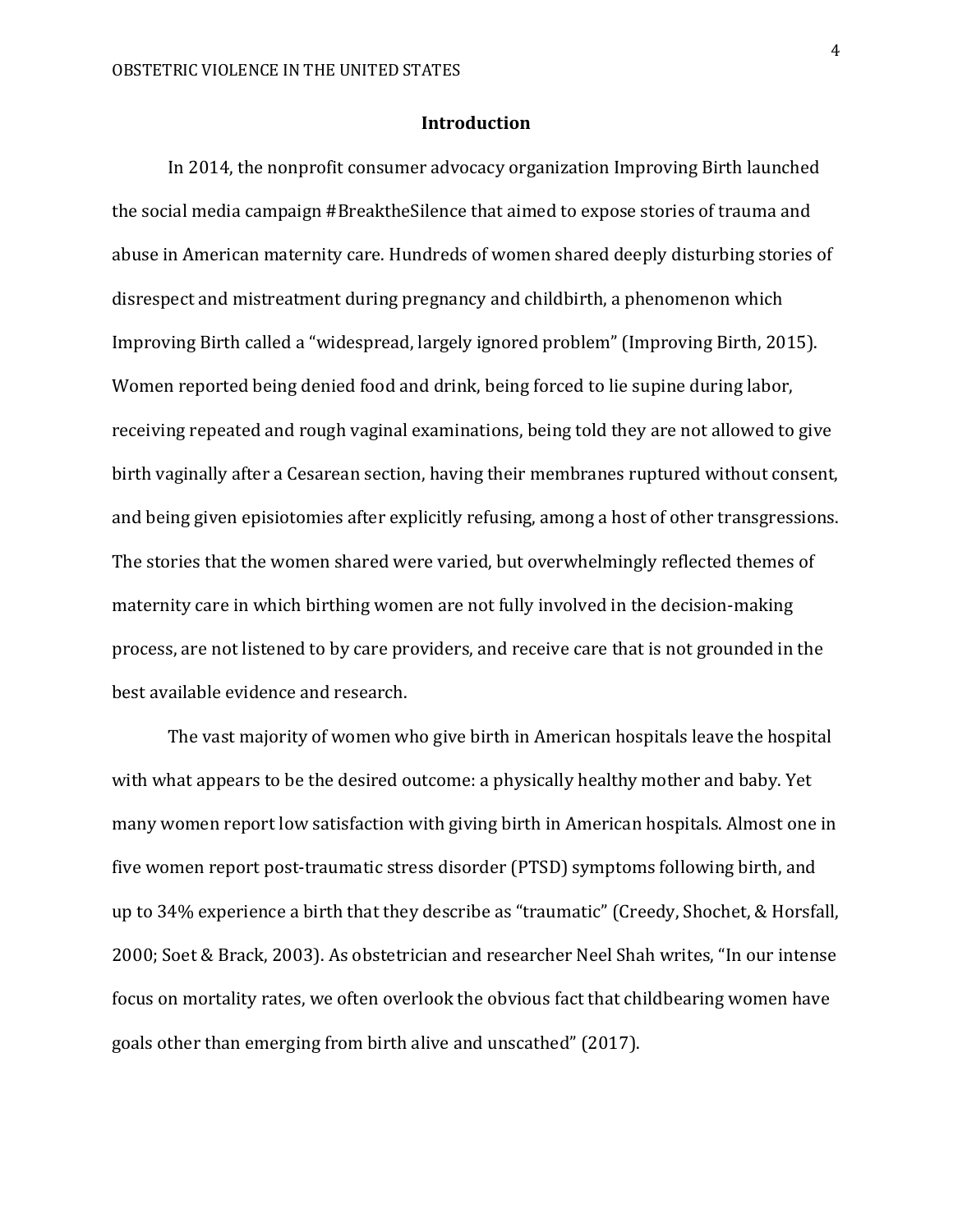In 2015, the World Health Organization acknowledged the severity of the mistreatment of women during childbirth when it released a statement on the prevention and elimination of disrespect and abuse during facility-based childbirth, calling abuse, neglect, or disrespect during childbirth a "violation of women's fundamental human rights" (WHO, 2015). The statement calls for support of research to define and measure "disrespect and abuse" in health facilities worldwide, as well as to study the effectiveness of interventions that aim to prevent this type of mistreatment. The statement also points out the link between maternal mortality rates and ensuring access to high-quality, respectful maternity care. According to the WHO, this includes, but is not limited to, "social support through a companion of choice, mobility, access to food and fluids, confidentiality, privacy, informed choice, information for women on their rights, mechanisms for redress following violations, and ensuring high professional standards of care" (2015). When women are denied high-quality care, and are subjected to disrespect and abuse at the hands of their care providers, there can be "direct adverse consequences" for both the mother and child (WHO, 2015). While maternal mortality is seen as mainly an issue of low-income countries, the United States' maternal mortality ratio more than doubled between 1990 and 2013 (WHO, 2015). The reasons for this rise are not entirely known, but the statistics are indicative of underlying problems within American maternity care that deserve further research and investigation.

The mistreatment of women during childbirth is an issue that has been discussed more thoroughly in some Latin American countries, where the term *violencia obstétrica* (obstetric violence) was coined in the early twenty-first century. In 2005, Venezuela became the first country to explicitly define and prohibit this particular type of violence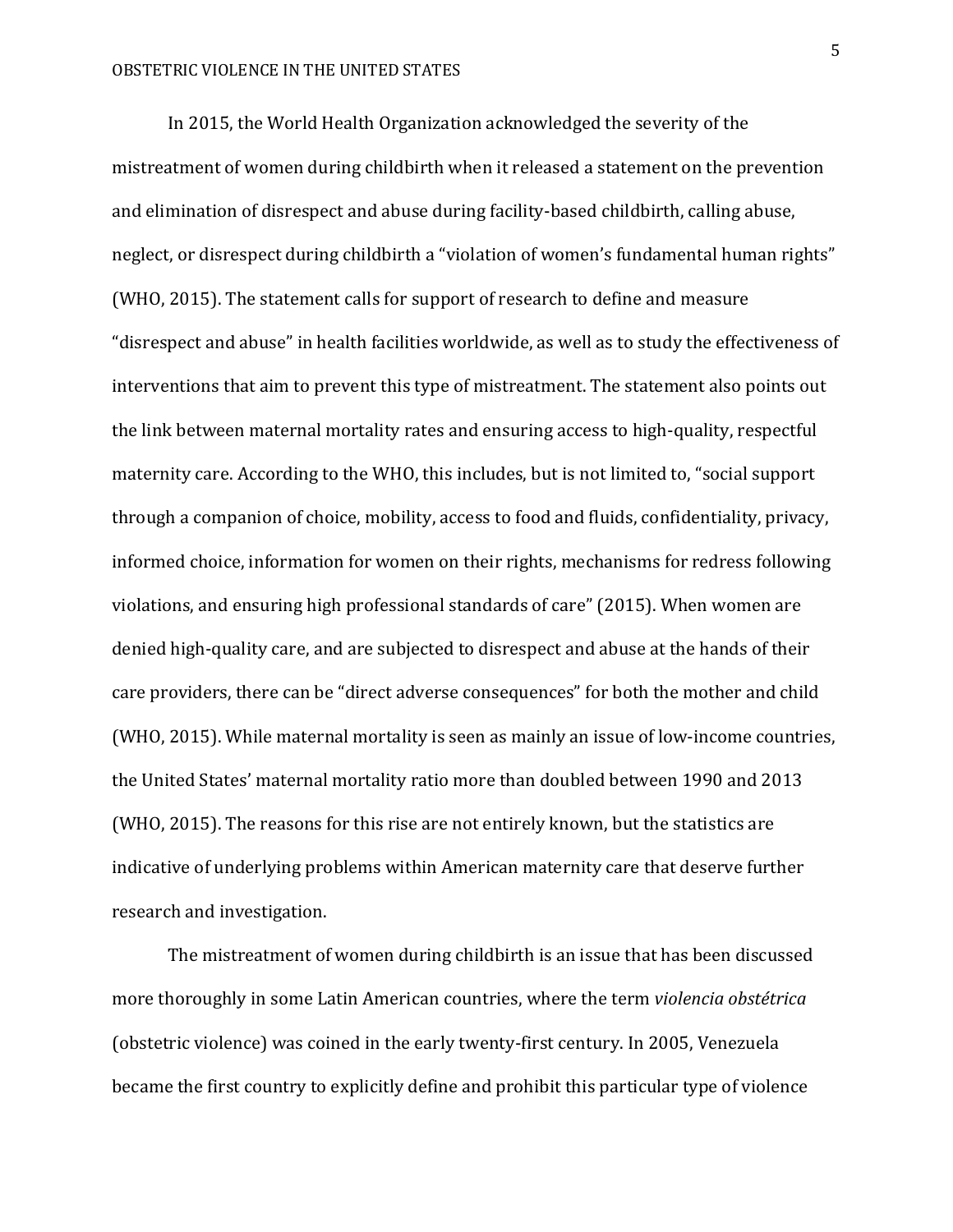against women. In Venezuela's Organic Law on Women's Right to a Violence-free Life, it is defined as:

"...the appropriation of a woman's body and reproductive processes by health personnel, in the form of dehumanizing treatment, abusive medicalization and pathologization of natural processes, involving a woman's loss of autonomy and the capacity to freely make her own decisions about her body and her sexuality, which has negative consequences for a woman's quality of life."

While the word "violence" typically carries connotations of physical force, this legal definition of obstetric violence references the lasting consequences of a lack of informed consent, coercion by medical professionals, and dehumanized care, classifying all of these experiences as violent acts. The term "obstetric violence" is not commonly used in literature and dialogue in the United States, but the mistreatment of women during childbirth has received growing public attention in recent years. Often referred to in literature as "dehumanized care," "mistreatment," or even "birth rape," reports of women feeling objectified, disrespected, or otherwise violated during pregnancy and childbirth are far from uncommon. During a time of intense vulnerability, women can be subjected to lack of respect, acts of coercion, and outright abuse, often at the hands of their trusted care providers. These violations of a woman's trust and rights can have lasting implications.

 Stories of women feeling violated or powerless during childbirth are widespread, but obstetric violence has not been thoroughly measured, researched, or discussed through formal methods. The prevalence is unknown; healthcare professionals do not know who is most at risk or what the short- and long-term health consequences are for women and babies. A 2014 survey of North American labor and delivery nurses, doulas, and childbirth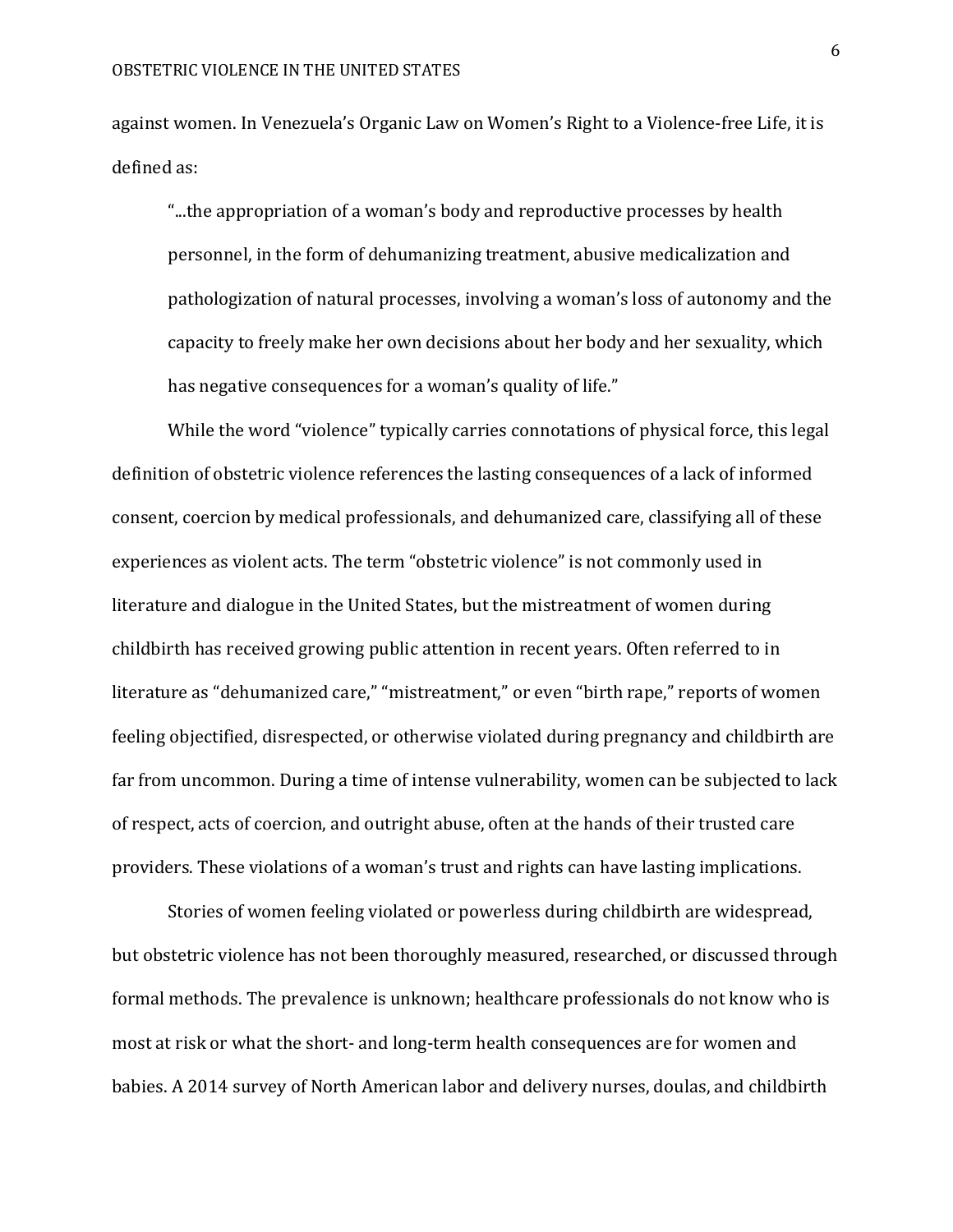educators found that almost two-thirds of respondents had witnessed a care provider "occasionally" or "often" engage in a procedure without giving the woman time to consider the procedure, while over half of respondents had seen a care provider engage in a procedure explicitly against the woman's will (Roth et al., 2014). Other studies have examined the role of birth trauma in the development of postpartum post-traumatic stress disorder, noting that degrading treatment during labor and delivery can have lasting consequences for a woman's mental health and emotional well-being (Beck, 2004).

What is it about the American healthcare system and culture that allows disrespectful treatment of women during pregnancy and labor to be tolerated and continued? It is certainly not an issue of economics: the United States spends nearly twice as much as other "developed" nations on maternity care. Yet our outcomes for mothers and babies continue to be poor – and worsening. In 2015, the U.S. was ranked 27th in the world in infant mortality, and 46th in maternal mortality (WHO, 2015). Globally, a shift from focusing on medical interventions to issues of quality of care is beginning to take place, as researchers, women, and healthcare providers begin to think about how individual women's experiences in the healthcare system are connected to broader dimensions of maternal health. This paper addresses the ways in which the systemic subjugation of women has contributed to a culture of over-medicalization and pathologization in which power dynamics play out in the delivery room.

#### **Types of Obstetric Violence**

 What, exactly, is obstetric violence? The legal definition of obstetric violence in Venezuelan law is just one example of how the term has been defined. As the feminist

7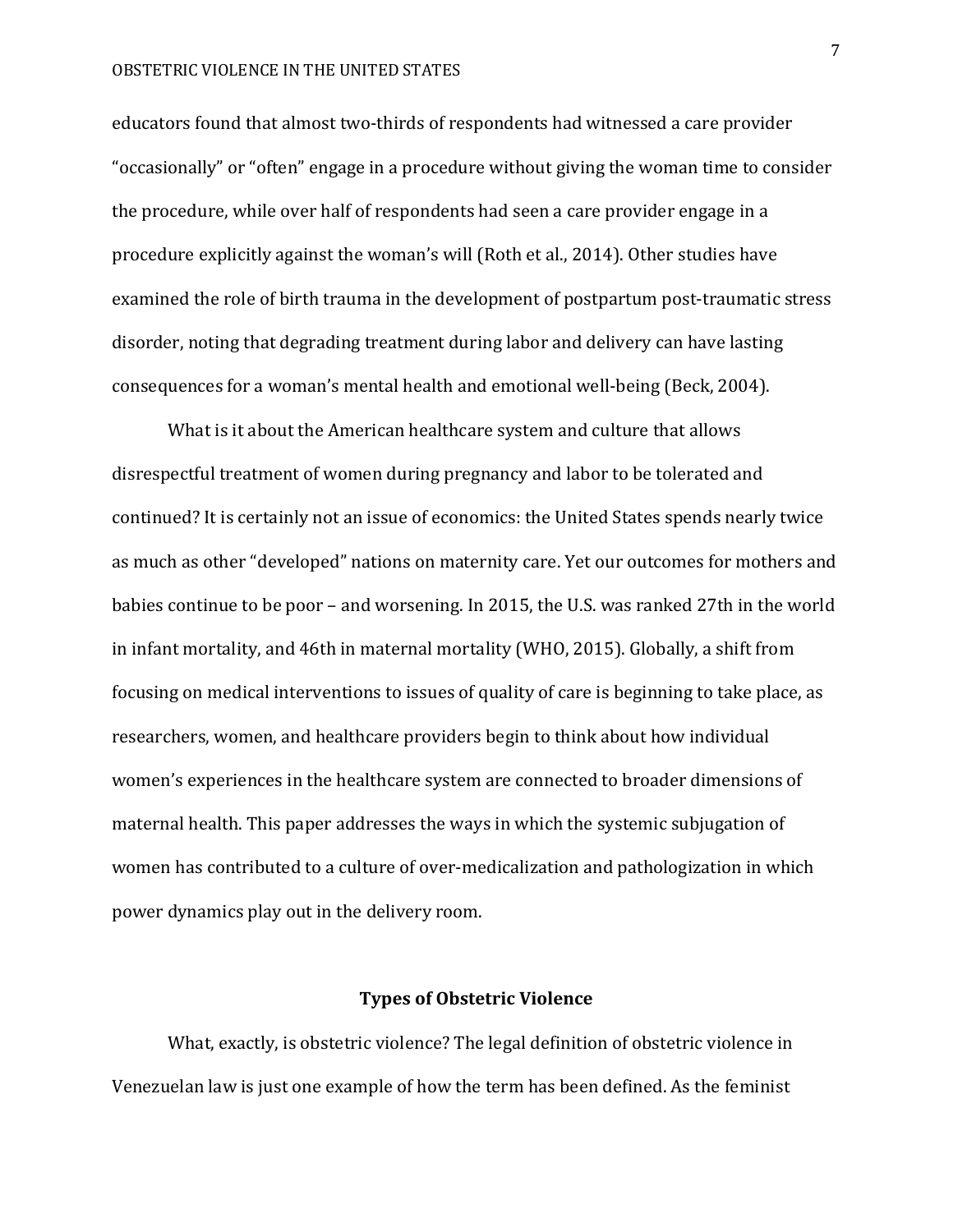#### OBSTETRIC VIOLENCE IN THE UNITED STATES

philosopher Sara Cohen Shabot writes, "Like most cases of structural violence, obstetric violence is hard to define and pinpoint because it is subtle, pervasive, naturalized, normalized, and institutionalized" (2015).

In 2015, Bohren and colleagues created a typology of mistreatment of women during facility-based childbirth. This typology consisted of seven domains: (1) physical abuse, (2) sexual abuse, (3) verbal abuse, (4) stigma and discrimination, (5) failure to meet professional standards of care, (6) poor rapport between women and providers, and (7) health system conditions and constraints. This typology recognizes two important underlying dimensions of the mistreatment of women during childbirth: that violence can occur on an interpersonal level as well as on a structural level.

A 2010 report by the Harvard School of Public Health that explored "disrespect and abuse" in facility-based childbirth revealed seven categories of disrespect and abuse that are similar, yet notably different, from those identified by Bohren: (1) physical abuse, (2) non-consented care, (3) non-confidential care, (4) non-dignified care, (5) discrimination based on specific patient attributes, (6) abandonment of care, and (7) detention in facilities (e.g. prisons). The researchers acknowledged that there is a continuum of care that spans "dignified, patient-centered care, non-dignified care, and overtly abusive maternal care" (p. 3).

Under both of these definitions and typologies, violence does not have to be overt physical force (e.g. slapping or hitting a woman in labor) in order to constitute a fundamental violation of a woman's human rights. Examples of obstetric violence might include repeated and rough vaginal examinations that are not medically necessary; providers dismissing women's concerns and anxieties about the labor; lack of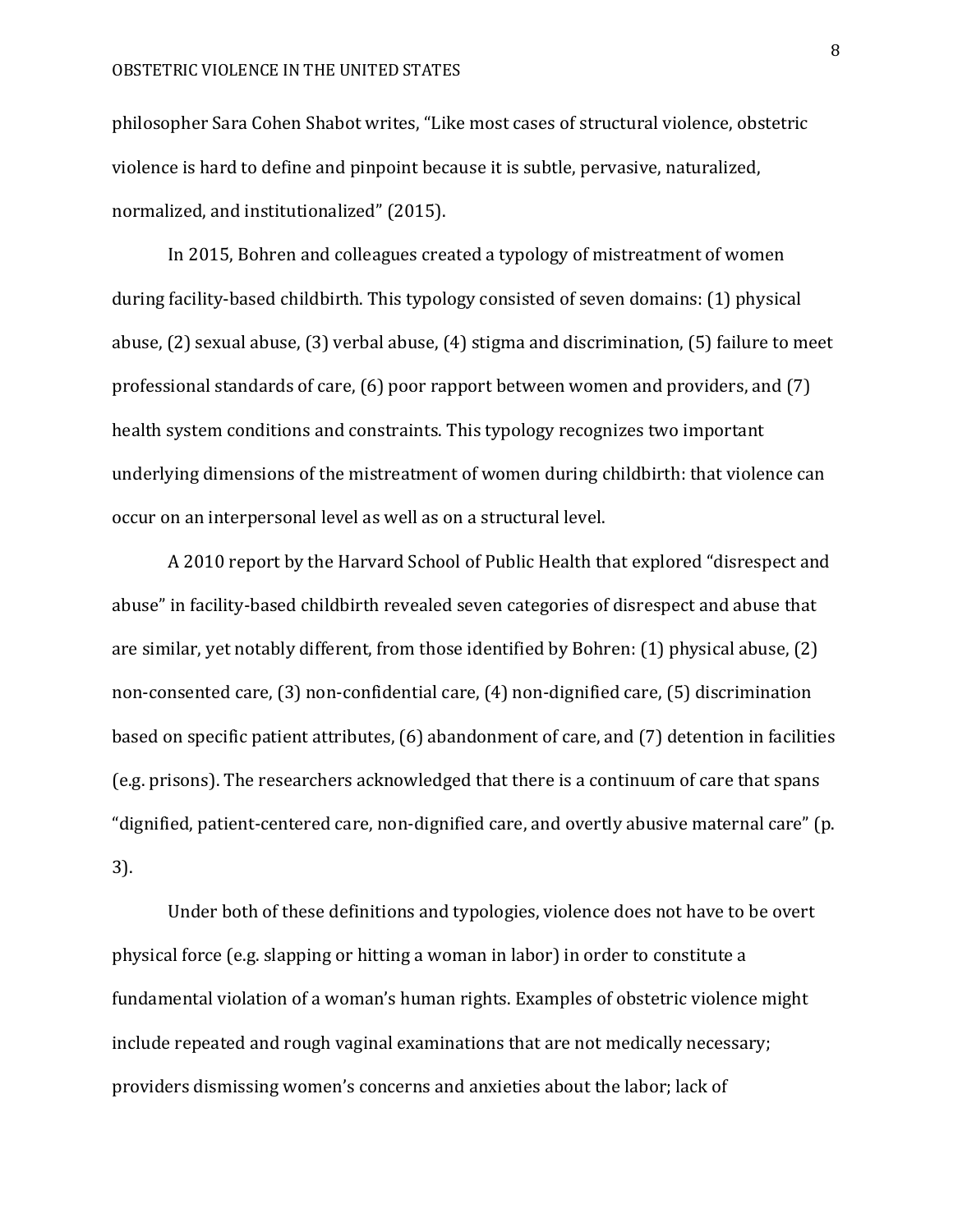#### OBSTETRIC VIOLENCE IN THE UNITED STATES

communication about risks and benefits of procedures; loss of autonomy that renders women "passive participants" in their own birth experiences; a provider performing an episiotomy without first obtaining the patient's explicit, informed consent; or offering pain medication less to Black women versus White women based on providers' stereotypes and prejudices (Harvard School of Public Health, 2010).

When looking at the care of women during childbirth through an evidence-based lens, the overuse of medical interventions (such as episiotomy, restricting movement during labor, cesarean sections, and routine inductions) is not merely unnecessary or indicative of sub-optimal practices by practitioners, but rather a reflection of dangerous societal and institutional attitudes toward women. The ways in which women are treated during labor and birth mirror perceptions of women in broader society. It is critical to consider the underlying patterns of structural, gender-based violence that allow for nonevidence-based obstetric practices to continue to be performed.

### **The Medicalization of Childbirth**

 The Venezuelan definition of obstetric violence refers to medicalization as "abusive." Physicians, midwives, childbirth experts, and health organizations have long argued that childbirth in the United States has become unnecessarily medicalized, standardized, and regulated. In 1996, the World Health Organization (WHO) released "Care in Normal Birth," a practical guide for physicians, midwives, and nurses that established recommendations for the use of medical intervention in labor and delivery. The guide lists 14 interventions that are labeled as "frequently used inappropriately," including restriction of food and fluids during labor, electronic fetal monitoring, repeated or frequent vaginal examinations,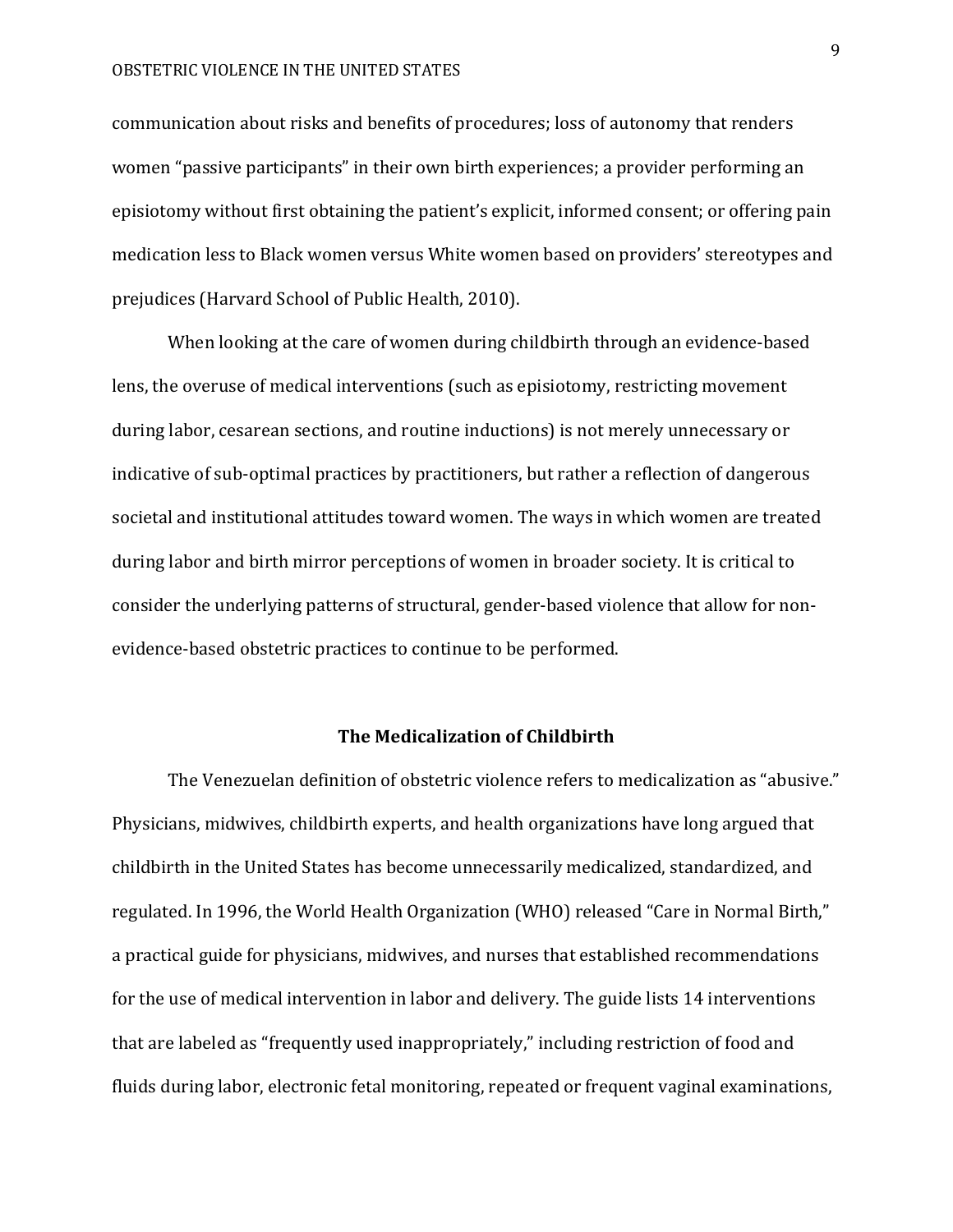oxytocin augmentation, and pain control by epidural analgesia or other systemic agents. Despite the WHO's recommendations for limiting the inappropriate use of these interventions over 20 years ago, Childbirth Connection's 2013 *Listening to Mothers III* survey found that the routine use of interventions, including those that the WHO labels as "frequently used inappropriately," is still characteristic of American hospital births. The survey found that 79% of women experienced restrictions on eating or drinking during labor, 89% experienced electronic fetal monitoring, 51% received repeated vaginal examinations, 31% were administered artificial oxytocin (Pitocin) to augment labor, and 67% received epidural analgesia (Declerq et al.).

Many of the routine interventions in hospital births are not evidence-based nor medically indicated. In February 2017, the American College of Obstetricians and Gynecologists (ACOG) released "Approaches to Limit Intervention During Labor and Birth," a committee opinion containing recommendations for physicians to limit the use of interventions. According to the statement, many common, routine obstetric practices are "of limited or uncertain benefit for low-risk women in spontaneous labor" (p. 1). The recommendations note that in particular, continuous electronic fetal heart monitoring, continuous infusion of IV fluids, and stripping of a woman's membranes may not be necessary and do not improve health outcomes.

A growing body of research suggests that the routine use of such interventions can lead to increased complications and lasting consequences both for mothers and babies (Lothian, 2014). The use of routine intervention has the potential to interfere with the physiologic processes of labor and birth, which can lead to a cascade of further interventions, ultimately increasing the risk of complications for women and babies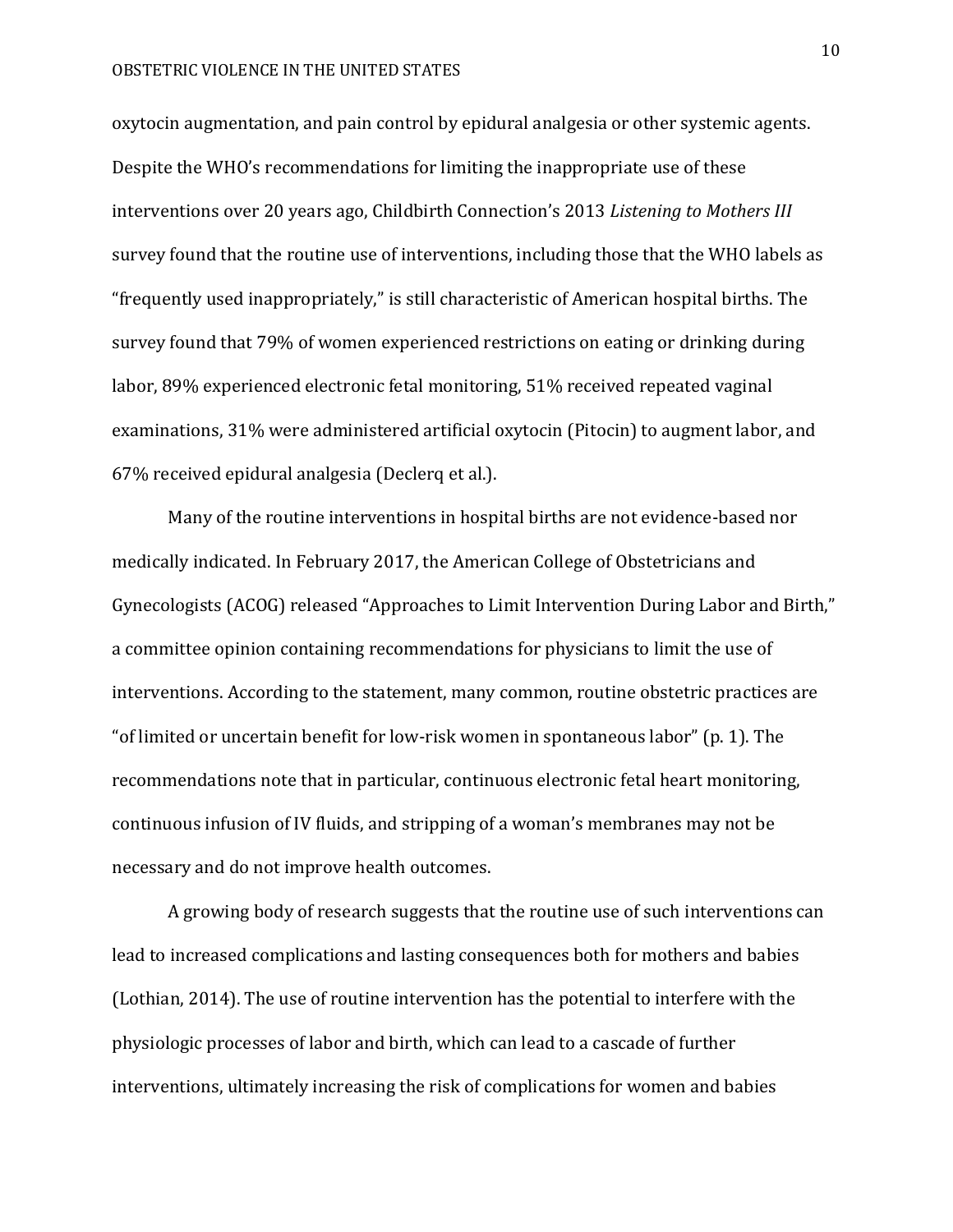(Lothian, 2014). This cascade of interventions is documented in the *Listening to Mothers III* survey (see Appendix B).

While these interventions are not inherently violent when used appropriately, the overuse of such interventions reflects a systemic philosophy of the expectation of complications and danger (Lothian, 2014). This philosophy toward pregnancy and childbirth is relatively new; birth has not always been seen as an event that is inherently risky and dangerous, nor has it always been treated as a pathology. The association of the concept of "risk" with pregnancy and childbirth was largely introduced by the takeover of maternity care by male physicians in the late nineteenth and early twentieth centuries (Goode and Rothman, 2017).

#### **The birth of obstetrics (and the destruction of midwifery)**

 Midwives attended nearly every birth in the American colonies in the early days of the United States. Many of these midwives were enslaved West African women who attended the births of other Black women as well as White women (Rooks, 2012). After the abolition of slavery, both Black and White midwives continued to care for women during pregnancy and childbirth, and attended the vast majority of births.

 Medicine was not professionalized in the United States until the end of the nineteenth century. Medical education, and particularly obstetric education, was poor. In 1910, the Flexner Report, a review of physician care in the U.S., offered a scathing critique of American medical education. In particular, the report noted that of the various medical specialties, obstetric education made "the very worst showing" (Flexner, 1910). A 1911 follow-up report noted that most obstetricians only attended one birth during their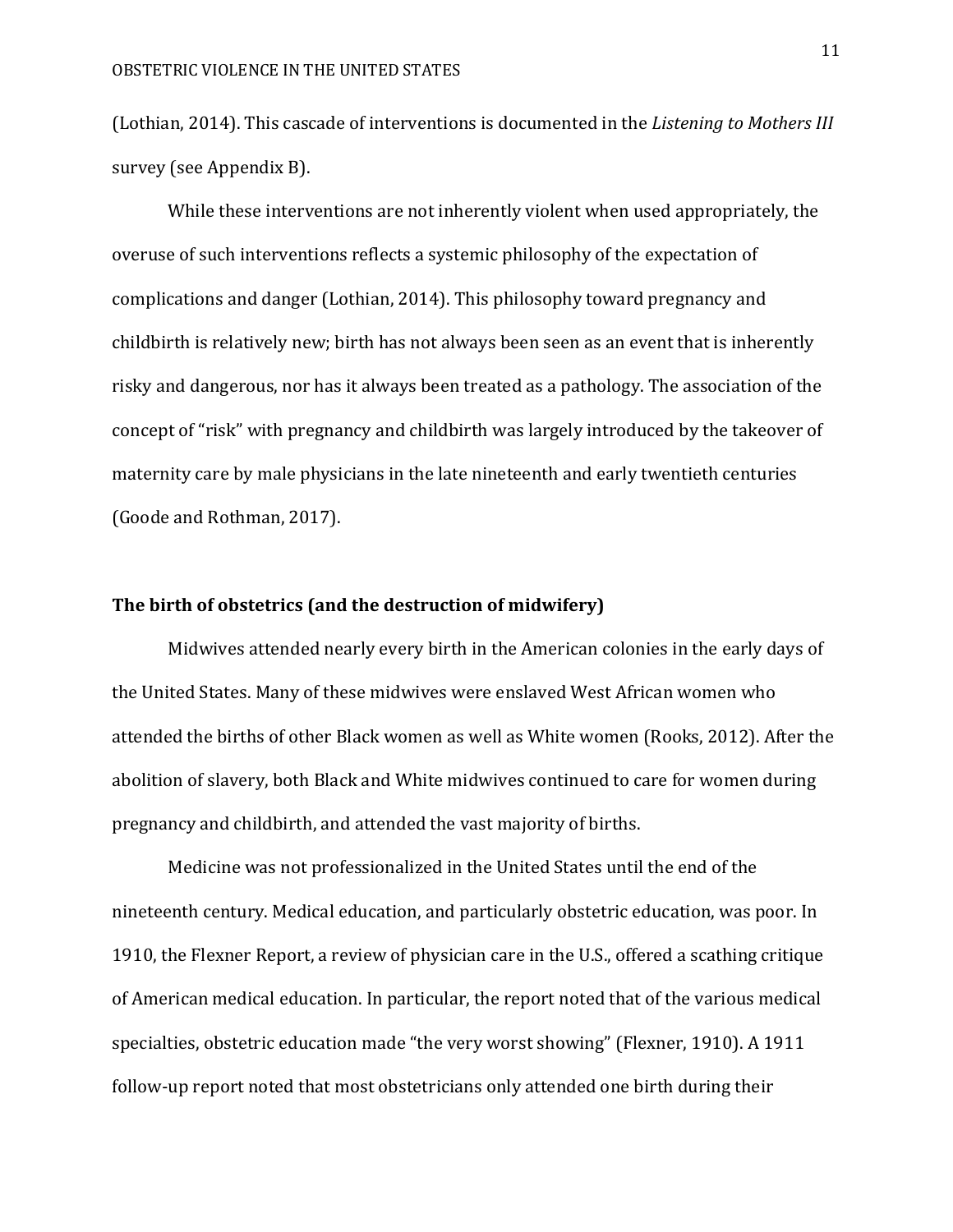medical education (Kahn, 1998). This was due to the fact that midwives still attended the majority of births. In order for obstetric education – and thus the reputation and position of obstetricians in the U.S. – to improve, physicians would need to have the opportunity to attend more births. In order to increase the number of births that obstetricians in training could attend, hospitalization for all deliveries was recommended. To encourage this, many obstetricians supported the abolition of midwifery (Rooks, 2012).

By 1910, midwives attended roughly 50% of births, with physicians attending the other half (Ehrenreich and English, 1973). Midwives continued to care for impoverished women, rural women, and women of color; physician-attended births were largely for urban, White, middle- and upper-class women (Ehrenreich and English, 1973; Rooks, 2012). The atmosphere between midwives and physicians was not one of collaboration and mutual respect, and the debate was a gendered one. Obstetricians ridiculed midwives, who were often illiterate and lacked formal education, as dirty, ignorant, and incompetent (Ehreinreich and English, 1973). As women, and many of them women of color, midwives lacked the formal authority and institutional power that obstetricians and other physicians held. Under pressure from the medical profession, many states passed laws that explicitly outlawed midwifery practice and restricted maternity care to physicians (Ehrenreich and English, 1973). By asserting their social power, physicians essentially usurped the traditional role of midwives.

In his 1915 paper "Progress Toward Ideal Obstetrics," Dr. Joseph DeLee, an influential American obstetrician in the early twentieth century, belittled midwives, calling them a "relic of barbarism" and a "drag on the progress of the science and art of obstetrics." Midwives, he argued, perpetuated a philosophy of childbirth that was fundamentally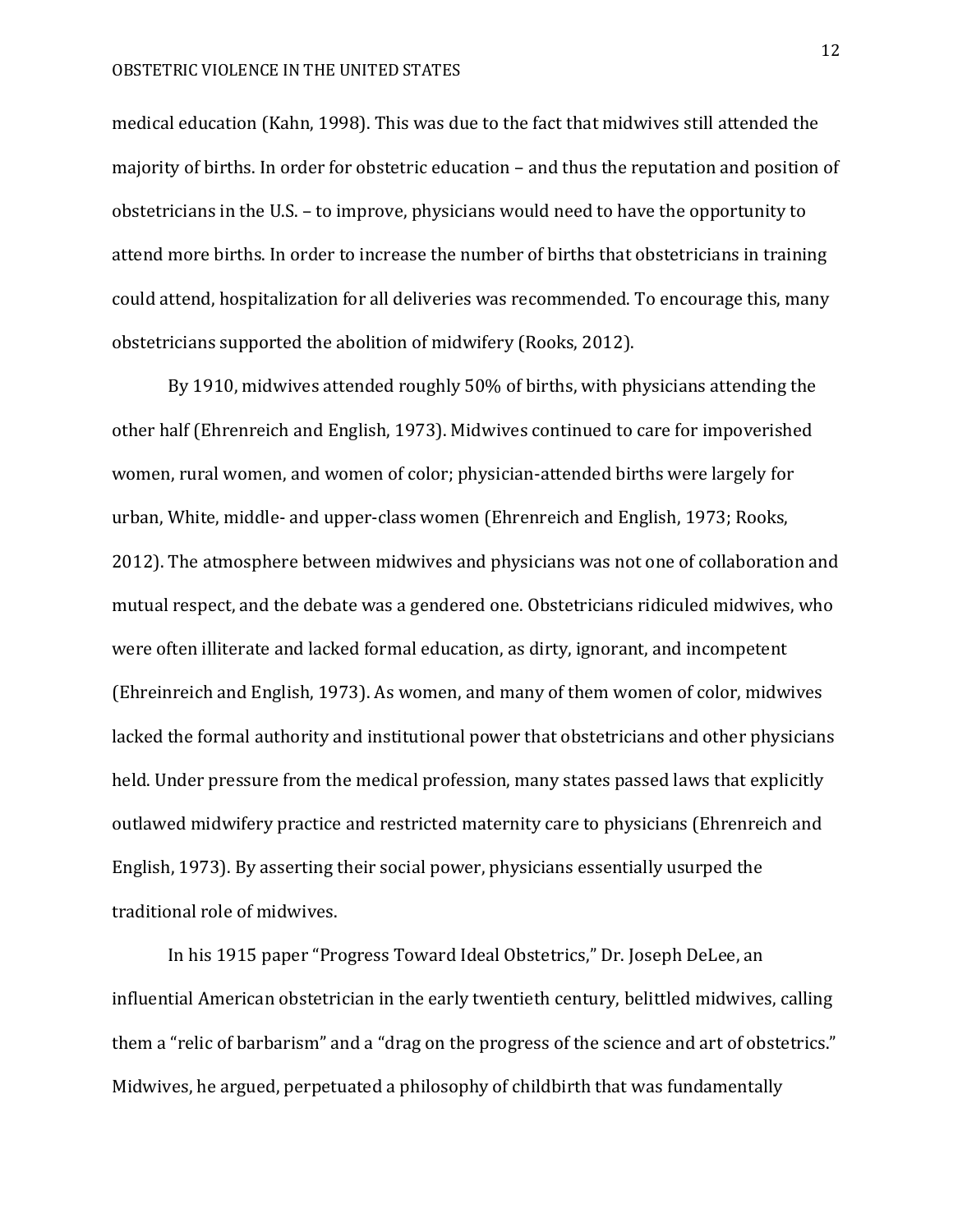flawed. "If the profession would realize that parturition [childbirth], viewed with modern eyes, is no longer a normal function, but that it has imposing pathologic dignity, the midwife would be impossible even of mention," Dr. DeLee wrote.

 Dr. DeLee, and other male physicians of his time, laid the foundation for the "pathology-oriented medical model of childbirth" that remains today in the United States (Rooks, 2012). This philosophy lies in direct contrast to the midwifery philosophy and model of care, which views childbirth as a normal, natural physiologic process. Aligned with the vision of childbirth as a distinct pathology, and not as a normal and natural part of a woman's life, Dr. DeLee proposed a series of routine interventions to be used in labor and delivery, including the use of sedatives, episiotomies, and forceps. The use of such interventions, without any true need, reframed childbirth as an inherently risky and dangerous event in which intervention is necessary to prevent problems and control the course of labor. By applying these interventions to every laboring woman, the field of obstetrics attempted to control the process of childbirth and reconceptualized childbirth as an event requiring risk management. In this context, birth was now something to be *managed* rather than *attended* (Goode and Rothman, 2017).

 Despite attacks on the reputation of midwifery care in the early twentieth century, data from the time-period supports the fact that midwife-attended births were safer than physician-attended births. Even Drs. DeLee and J.W. Williams, arguably the two most influential obstetricians in early twentieth-century America, acknowledged that "more women die during confinement in the hands of doctors than among midwives" (DeLee, 1915). Data from 1903 to 1912 in Washington, D.C. notes that as the percentage of midwife-attended births shrank from 50% in 1903 to 15% in 1912, infant mortality in the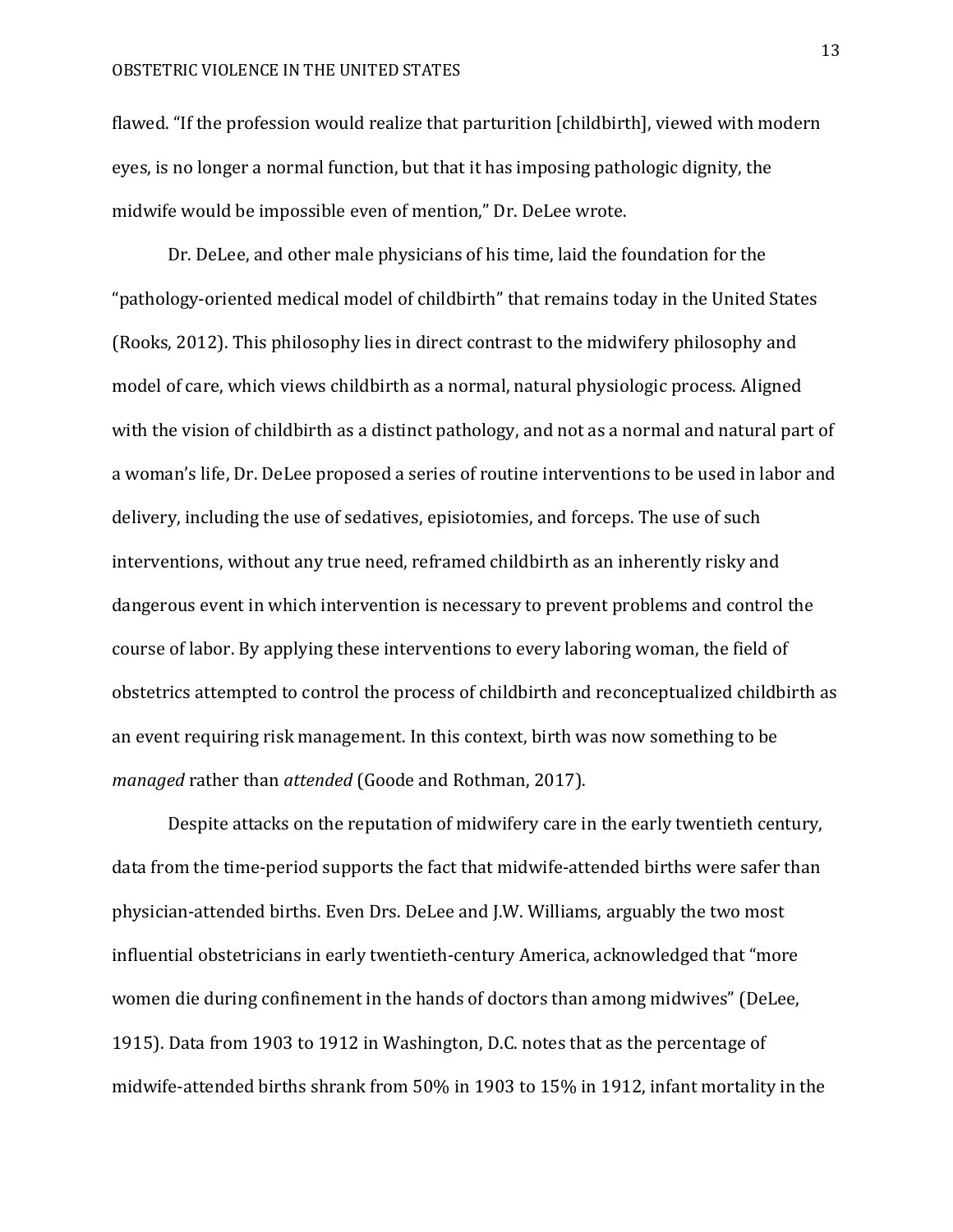#### OBSTETRIC VIOLENCE IN THE UNITED STATES

first day, first week, and first month of life all increased. Despite the safety and relative quality of midwifery care, midwife-attended births dropped to just 10% of all births by 1935 (Goode and Rothman, 2017). Drs. DeLee and J.W. Williams used the fact that more women died under the care of obstetricians than midwives to justify further training for obstetrics, not more resources for midwives: "The energy directed toward the training of midwives would bring greater results if spent on doctors" DeLee argued (1915).

 Certainly, the field of obstetrics has contributed invaluable knowledge and technology that have saved or improved the lives of countless mothers and babies. The development of the Cesarean section, treatments for complications such as obstetric fistula and hemorrhage, improved sanitation practices, and other important techniques have an important place in maternity care when used appropriately. Yet it cannot be forgotten that the male, physician takeover of American maternity care was not a passive process, nor was it grounded in evidence that physician-managed childbirth was safer for mothers or babies. Much of the reasoning for the rise in hospital births and obstetrician-managed deliveries stemmed from the perceived need for improved obstetrics education and training. As historian Monica Green (2008) writes, the rise of obstetrics:

Can be called a 'masculine birth' not only in the sense that it became a field dominated by men, but also in...that it occurred largely without the input of women and, indeed, without any concern to involve them except in their roles as subordinate midwives...and, of course, compliant patients. (p. 291)

Today in the United States, women make up 55% of practicing obstetricians (Association of American Medical Colleges, 2015). Yet the medical profession is "gendered male" by its history and development (Squire, 2009). Female doctors practicing within the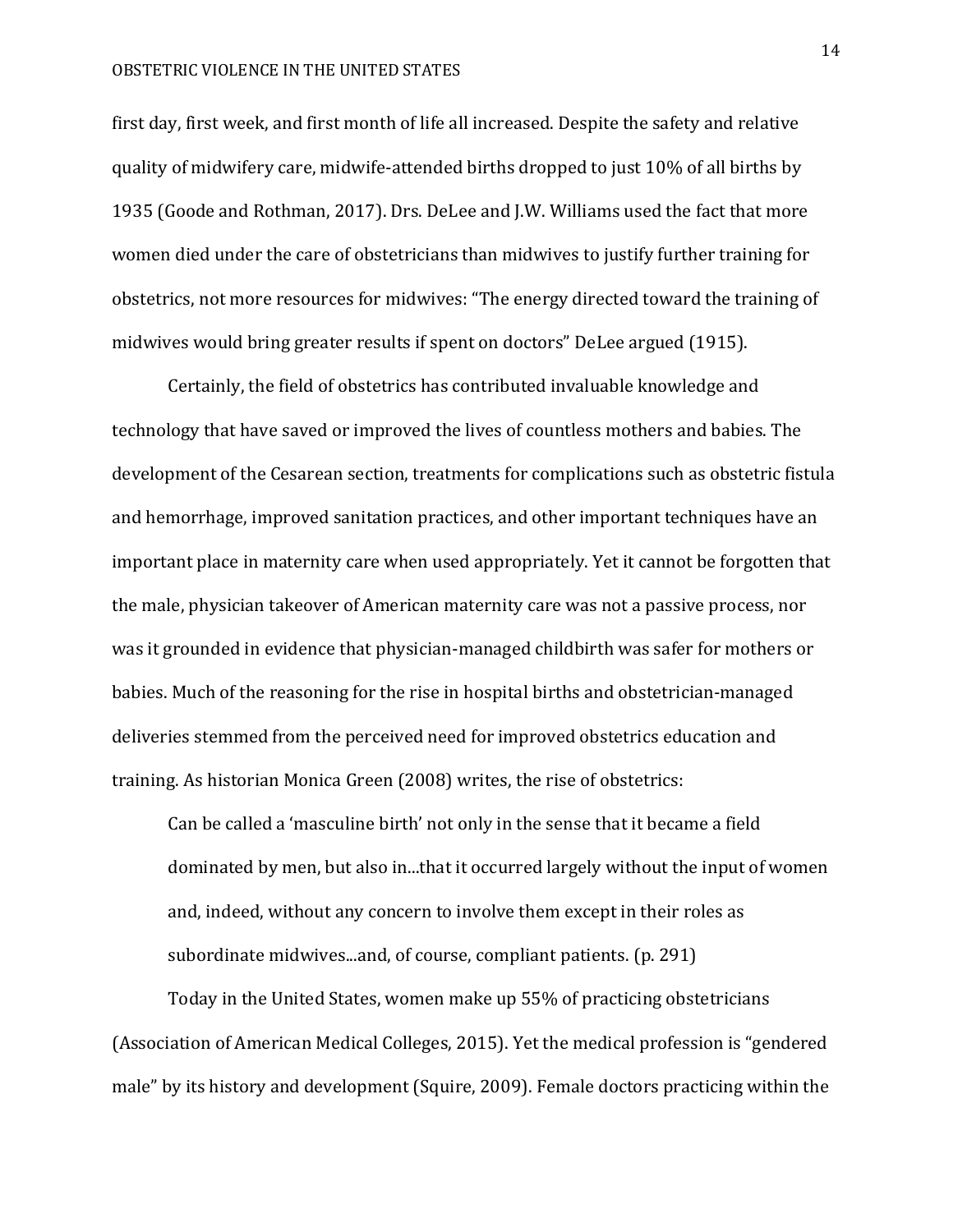#### OBSTETRIC VIOLENCE IN THE UNITED STATES

biomedical paradigm are socialized through obstetrical training that developed and flourished at the expense of midwifery. While midwifery was never fully abolished, and midwives continue to care for women and attend births today through the development of nurse-midwifery and certified midwifery programs, midwives attended just 8.2% of total births in the United States in 2013 (American College of Nurse-Midwives, 2015). Midwives continue to face legal restrictions to practice in the U.S. While certified nurse-midwives, who have a nursing education and a Registered Nurse license in addition to their midwifery education, can legally practice in all 50 states, several states still require physician supervision. Certified midwives, who complete the same certification examination as certified nurse-midwives but do not undergo the same nursing education, can only legally practice in four states. Pregnancy and childbirth has become an event in a woman's life that is overwhelmingly managed by the field of medicine.

## **Fetal heart monitoring: a loss of control through medicalization**

 The Lancet's 2016 Maternal Health Series describes the state of American maternity care as often providing care in a manner that is "*too much, too soon*" – medically unnecessary inductions of labor, episiotomies, Cesarean sections, and other interventions. The researchers concluded that this type of care may "cause harm, raise health costs, and contribute to a culture of disrespect and abuse." Dr. Neel Shah writes, in medicine, "providing more care is often mistaken for providing better care" (2017). Despite the rates of these clinical interventions increasing in the U.S. over the past several decades, there have been no dramatic improvements in perinatal and maternal mortality and morbidity to match the increased use of these interventions (Sadler et al., 2016). Beyond clinically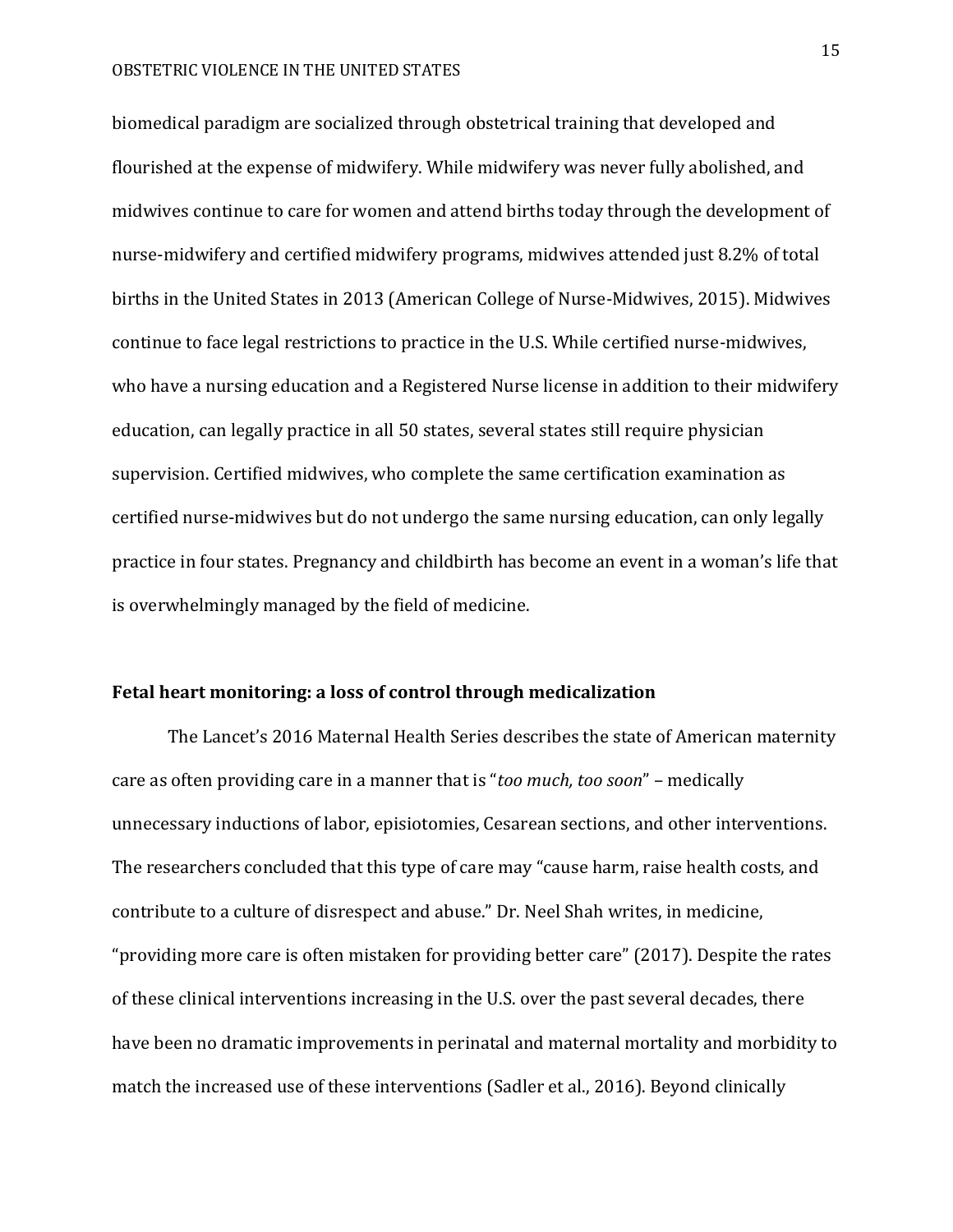measurable harm, the "routine misappropriation of care" in U.S. hospitals can lead women to feel deprived of their basic dignity during a profound and life-changing moment in a woman's life (Shah, 2017).

 The over-medicalization of labor and birth manifests itself as a loss of control for women. One example of a situation in which women lose control at the hands of their providers is in the use of fetal heart monitoring (FHM). While such monitors can be used to obtain important information about the status of the fetus, fetal heart monitors are routinely used in hospitals without any medical indication that the fetus is doing poorly. When fetal heart monitors are used continuously, women's own observations and claims about their experience in the labor tend to be "discredited, dismissed, and often altogether ignored" (Freeman, 2015, p. 52). Attention is literally directed away from the mother and her own embodied claims while medical personnel and providers focus on the information coming from the monitor. As Freeman writes, "Such instruments transfer control over the means of observing the pregnancy and birth process from the woman to the medical personnel. The woman's experience of these processes is reduced in value, replaced by the more objective means of observation" (2015, p. 52). By replacing the woman's embodied claims with more "objective," medical observations, the provider now has a sense of control over the laboring woman.

 Additionally, when FHMs are in use, women must lie immobile on their backs, a position which is known to increase the perception of pain and slow the progression of labor (Lawrence et al. 2009; De Jonge, Teunissen, & Lagro-Janssen, 2009). When lying immobile on their backs, laboring women are prone to a cascade of medical interventions: Pitocin is frequently used to increase the frequency and intensity of contractions, which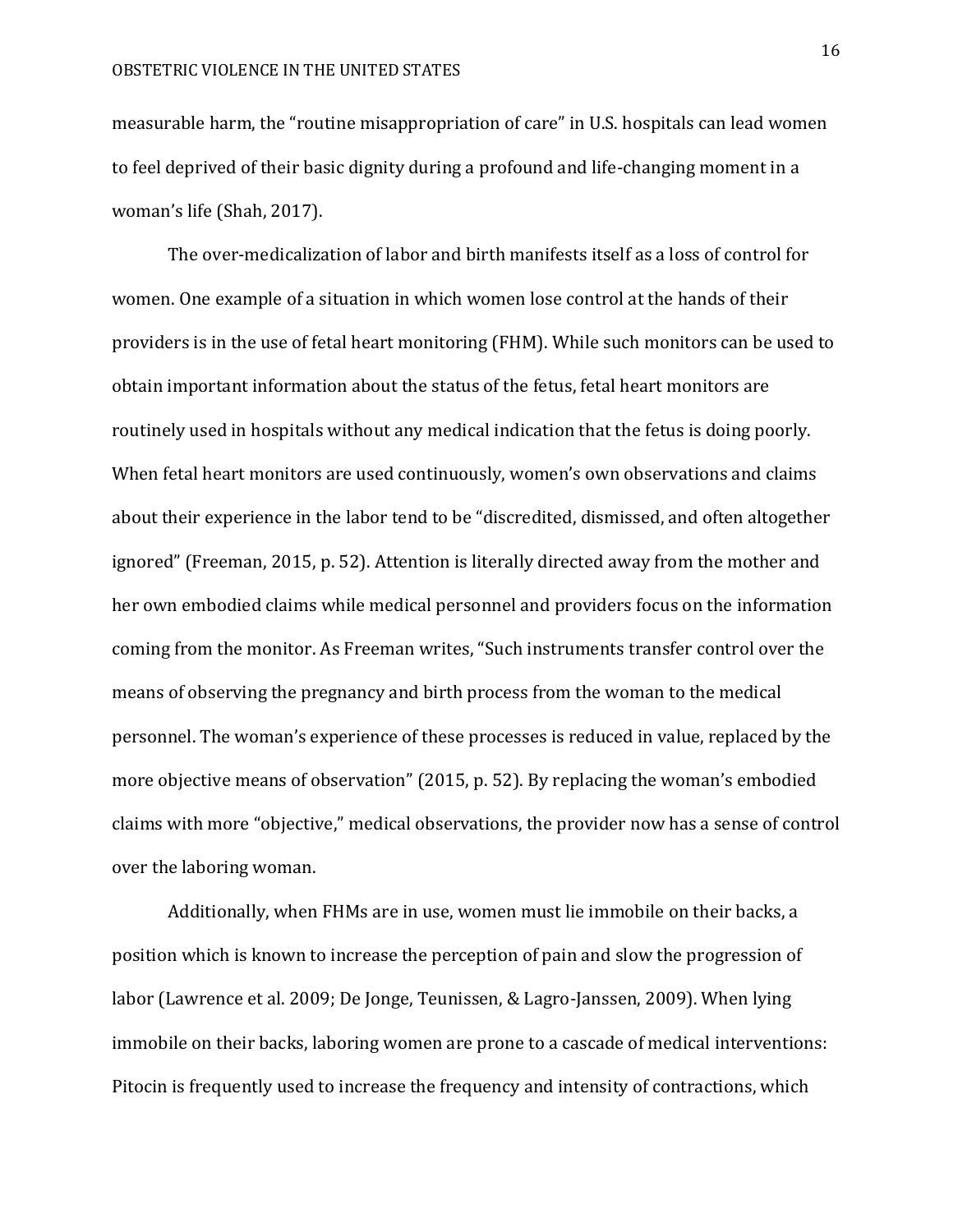become difficult to manage and often lead to the use of an epidural, which increases the risk of Cesarean section. Thus, the excessive use of monitoring can render women passive and subject to interventions that would have likely been unnecessary in other contexts (Freeman, 2015). As the bioethicist Erdman writes, contrary to intuition, "overmedicalization can harm women and constitute a human rights violation as much through neglect and abandonment as coercion or intrusion" (2015).

## **The Cesarean section: medicalization and non-evidence-based care**

The most common surgical procedure in the United States is Cesarean section (Csection): nearly one in three American babies is born via C-section (CDC, 2017). While the C-section is an important and potentially life-saving procedure that protects the lives of many mothers and babies worldwide, it is criticized for being overused within the American maternity care system. In the U.S., giving birth vaginally and via C-section are both overwhelmingly safe, but Cesarean delivery is associated with higher rates of both maternal morbidity and maternal mortality (CDC, 2015). Women who received a Cesarean were significantly more likely to suffer from a ruptured uterus, need an unplanned hysterectomy, and be admitted to the intensive care unit (ICU) compared to their counterparts who gave birth vaginally (CDC, 2015). Women who experienced a vaginal birth after Cesarean (VBAC) had significantly lower rates of these maternal morbidities compared to women with repeat Cesarean deliveries (CDC, 2015). Despite the fact that vaginal birth after Cesarean is safer for the mother than receiving a repeat Cesarean, the *Listening to Mothers III* survey found that 46% of women who were interested in giving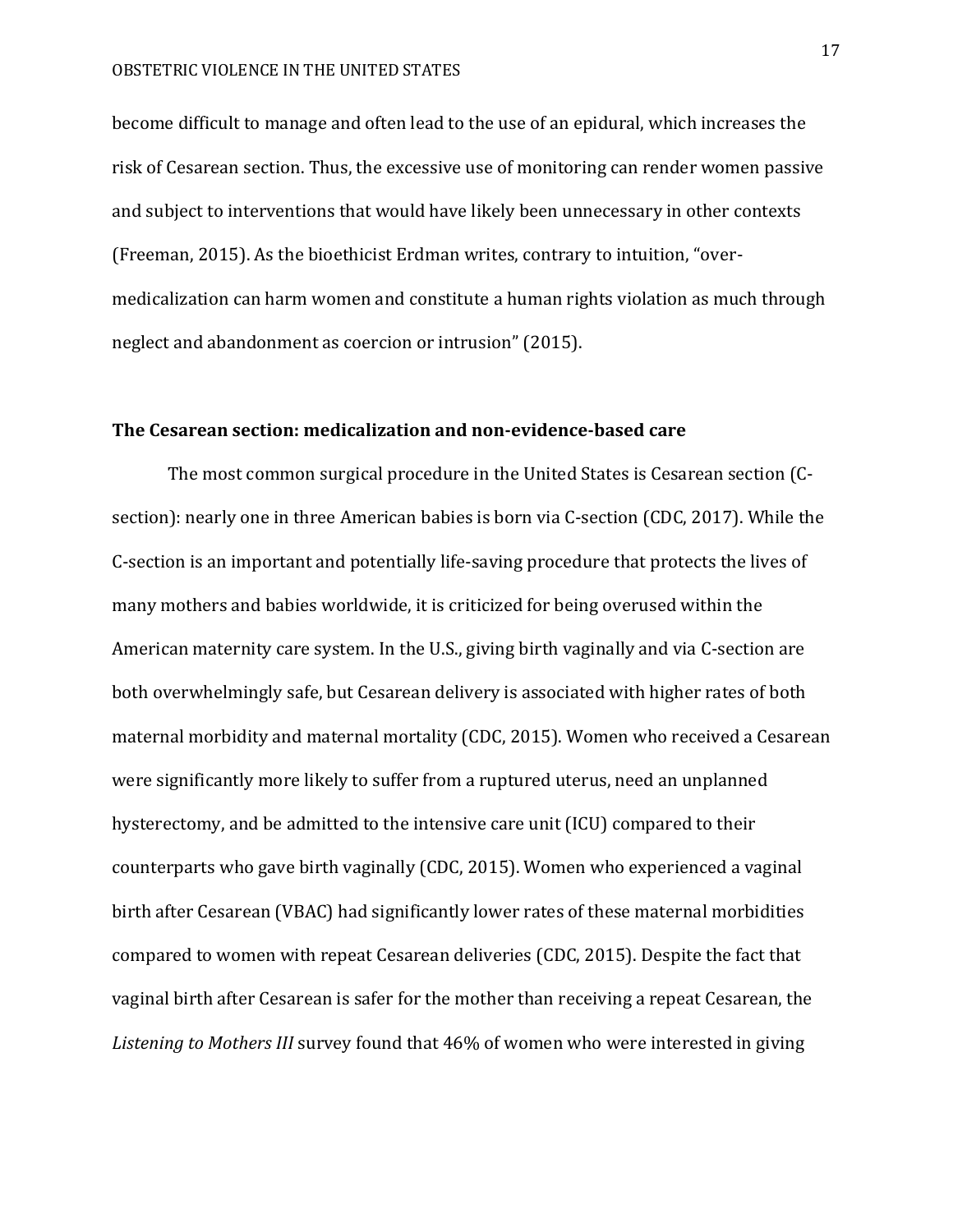birth vaginally after having a Cesarean delivery were denied the option of doing so (Declerq et al., 2013).

In 2014, the American College of Obstetricians and Gynecologists released a statement called "Safe Prevention of the Primary Cesarean Delivery," in which they offer evidence-based recommendations for reducing the rate of C-section among first-time mothers. According to ACOG, the rapid rise in C-section rates between the 1990s and today, without evidence of maternal and infant mortality rates declining, raises "significant concern that cesarean delivery is overused" (ACOG, 2014, p. 1). Researchers estimate that about fifty percent of C-sections are performed in situations in which the baby could be safely delivered vaginally (Haelle, 2017).

Additionally, the variation in C-section rates across geographic areas indicates that clinical practice patterns affect C-section rates. C-section rates among low-risk, first-time mothers vary dramatically across geographic regions, from 14% in South Dakota to 32% in Kentucky (Haelle, 2017). Within smaller geographic areas, such as within the same city, wide variation exists in C-section rates between hospitals (Appendix C). In Chicago, for example, 31.1% of low-risk deliveries occur via C-section at John H. Stroger Jr. Hospital of Cook County, compared to 13.8% at Saint Anthony Hospital (Consumer Reports, 2016). These hospitals are less than two miles apart.

Researchers argue that the geographic variation in C-section rates is indicative of a troubling culture in which physicians do not always use the best available evidence to inform their care recommendations, but instead rely on methods that are rooted in tradition and convenience. There is a lack of specific obstetric practice guidelines regarding when C-sections should be performed; even at hospitals in which specific, formal guidelines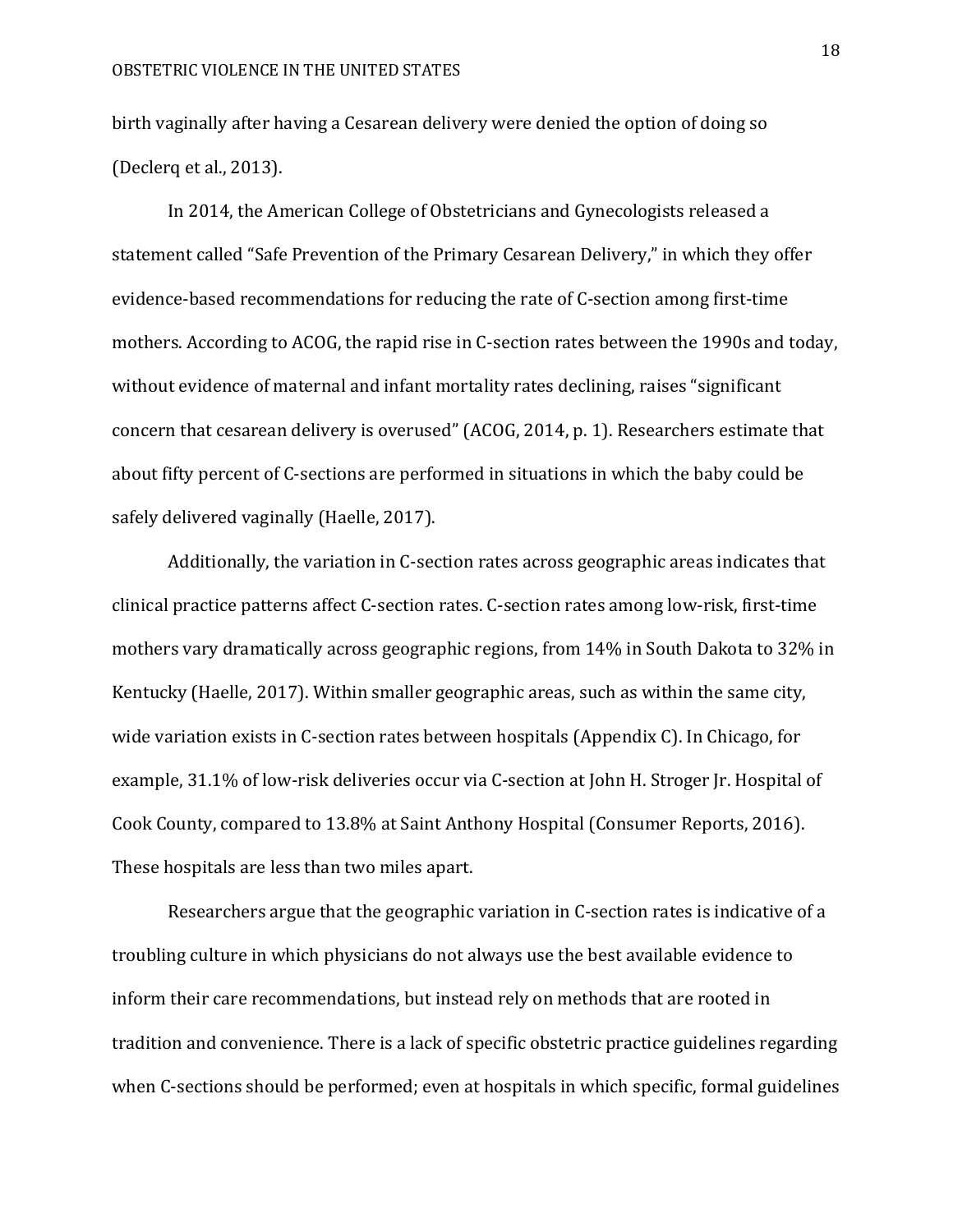do exist, studies suggest that they are only followed in about half of cases (Clark, Belfort, and Hankins, 2007). Patterns of decision-making by physicians "approach randomness" rather than relying on evidence-based indicators that a C-section is necessary (Clark, Belfort, and Hankins, 2007). Women are subjected too frequently to major abdominal surgery, often thinking that they have no other option because they have not been given one.

### **Hierarchies in Healthcare**

Obstetric violence is a form of violence against women, the essential feature of this type of violence being that it stems from women's subordinate position to men in society. This systemic subjugation devalues women's lives and rights (Cohen Shabot, 2015). Explanations of violence against women must be contextualized within the patriarchal paradigm that acknowledges the gendered social arrangements and distribution of power within Western society. The subjugation of women is reflected in social structures, including health care facilities and systems; biomedicine and the American health care system were built almost entirely by men. As Erdman writes, "A health system wears the inequalities of the society in which it functions. The same is true of institutional maternity care" (2015, p. 48). Studying patterns of violence in childbirth uncovers the structural injustices that women have historically faced.

## **Authoritative Knowledge and Violence**

The structure of the U.S. healthcare and hospital system is a hierarchical one. In the hospital setting, a power imbalance exists between the provider and the pregnant woman.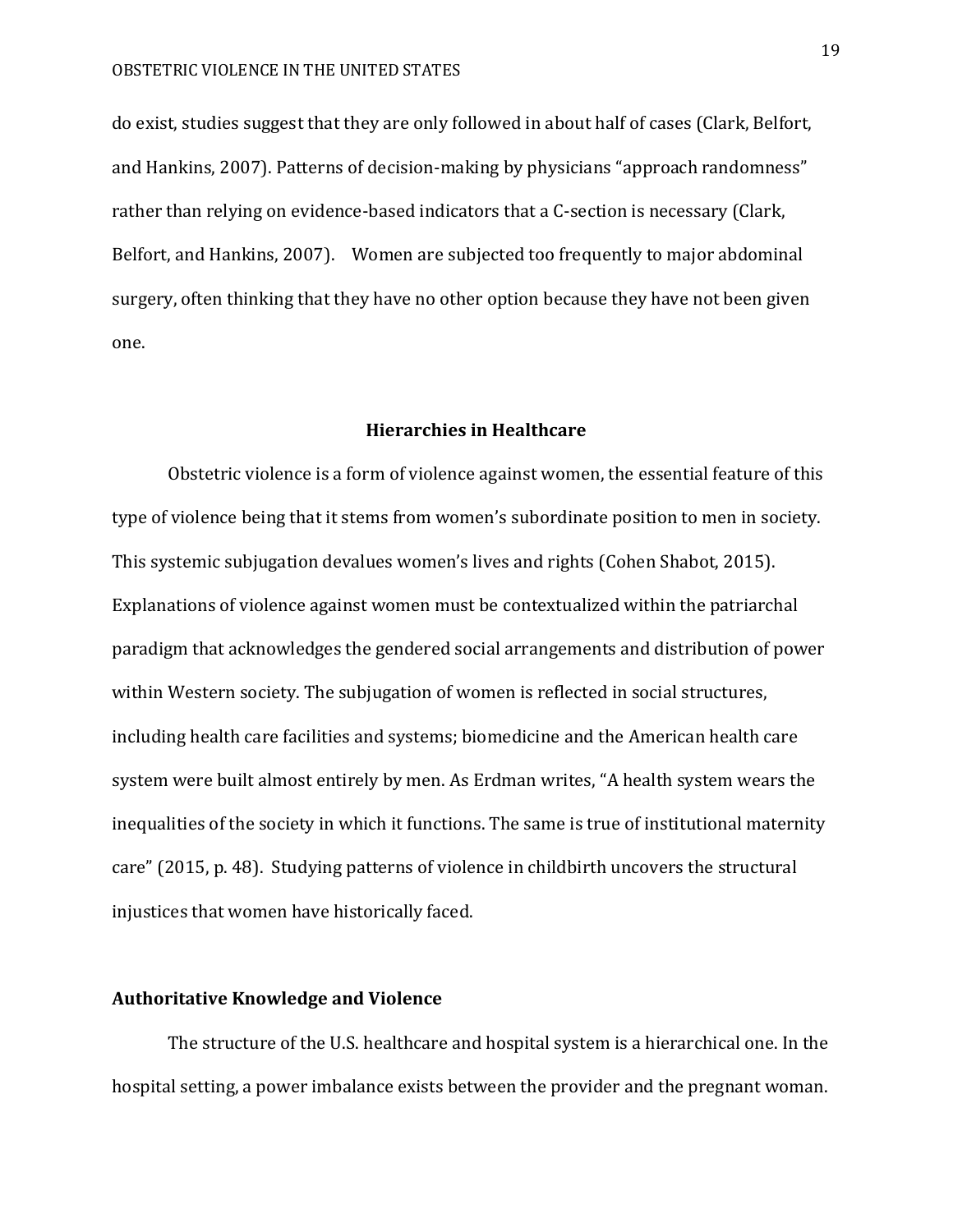#### OBSTETRIC VIOLENCE IN THE UNITED STATES

The provider is the expert; the pregnant woman is the patient. Philosopher Lauren Freeman refers to the relationship between physicians and women as a situation of "epistemic injustice," in which pregnant women's desires and requests are "systematically undermined, overlooked, or ignored" and, as a result of being unheard, pregnant women are "demoted to a position of powerlessness" within their own birth experiences (2015, p. 44-5).

Anthropologist Brigitte Jordan refers to the position of power and authority that physicians and other maternity care providers hold as one that is reinforced by their "authoritative knowledge" (Jordan, 1997). Authoritative knowledge is defined as knowledge that is considered by a particular community or culture to be legitimate, official, and appropriate for justifying actions. An important feature of this type of knowledge is that it is socially constructed through an ongoing process, one in which power relationships are both built and reflected. This type of knowledge then comes to be perceived as natural (Jordan, 1997). In hospital rooms, authoritative knowledge is hierarchically distributed among physicians, nurses, and other hospital staff, with the physician placed in the position of utmost authority. The laboring woman's feelings, experiences, desires, and requests do not hold the same amount of authority as the physician's.

An example of the manner in which physicians assert their authoritative knowledge over laboring women is when it comes time to push. Women in unmedicated labor – and often even medicated labor – typically experience a powerful, overwhelming urge to push when their cervix reaches complete dilation. Yet despite this strong bodily sensation, it is common for women to be told to refrain from pushing until the physician gives her a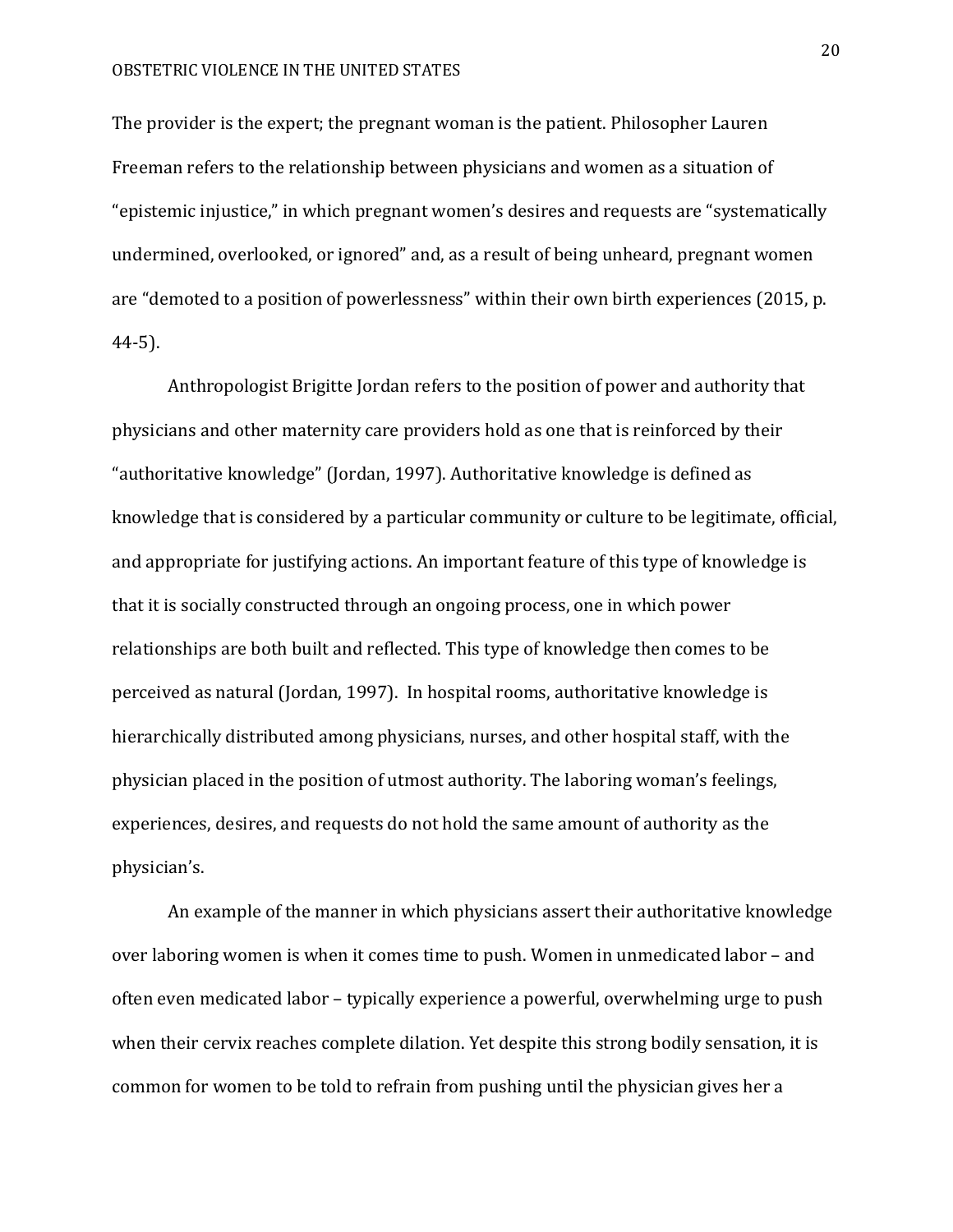vaginal examination to ensure that her cervix is fully dilated. Once the physician has determined that it is appropriate for the woman to push, then she is "allowed" to do so. Until then, women are often encouraged to use breathing techniques to resist the overpowering urge to push, or simply told that they "can't" push yet. As Jordan (1997) writes:

What the woman knows and displays, by virtue of her bodily experience, has no status in this setting. Within the official scheme of things, she has nothing to say that matters in the actual management of her birth. Worse, her knowledge is nothing but a problem for her and the staff. What she knows emerges not as a contribution to the store of data relevant for making decisions but as something to be cognitively suppressed and behaviorally managed. (p. 64)

In this scenario, authoritative knowledge is concentrated in the hands of the physician, who occupies a position of often unquestioned authority. This unequal power dynamic between the physician and patient that reflects patriarchal power relations, in which one group maintains power over another (Hennig, 2016). This prestige and power can afford physicians and providers the ability to use non- evidence-based practices, grounded in tradition and convenience rather than evidence or patient preferences, that become normalized routines. Due to social expectations, women expect that their care providers will act in their best interest and make only medically necessary recommendations. In return, the expected behavior from the pregnant or laboring woman is obedience and submission to the provider's recommendations, with the woman expected to comply with the provider's recommendations in the best interests of her child (Hennig, 2016).

21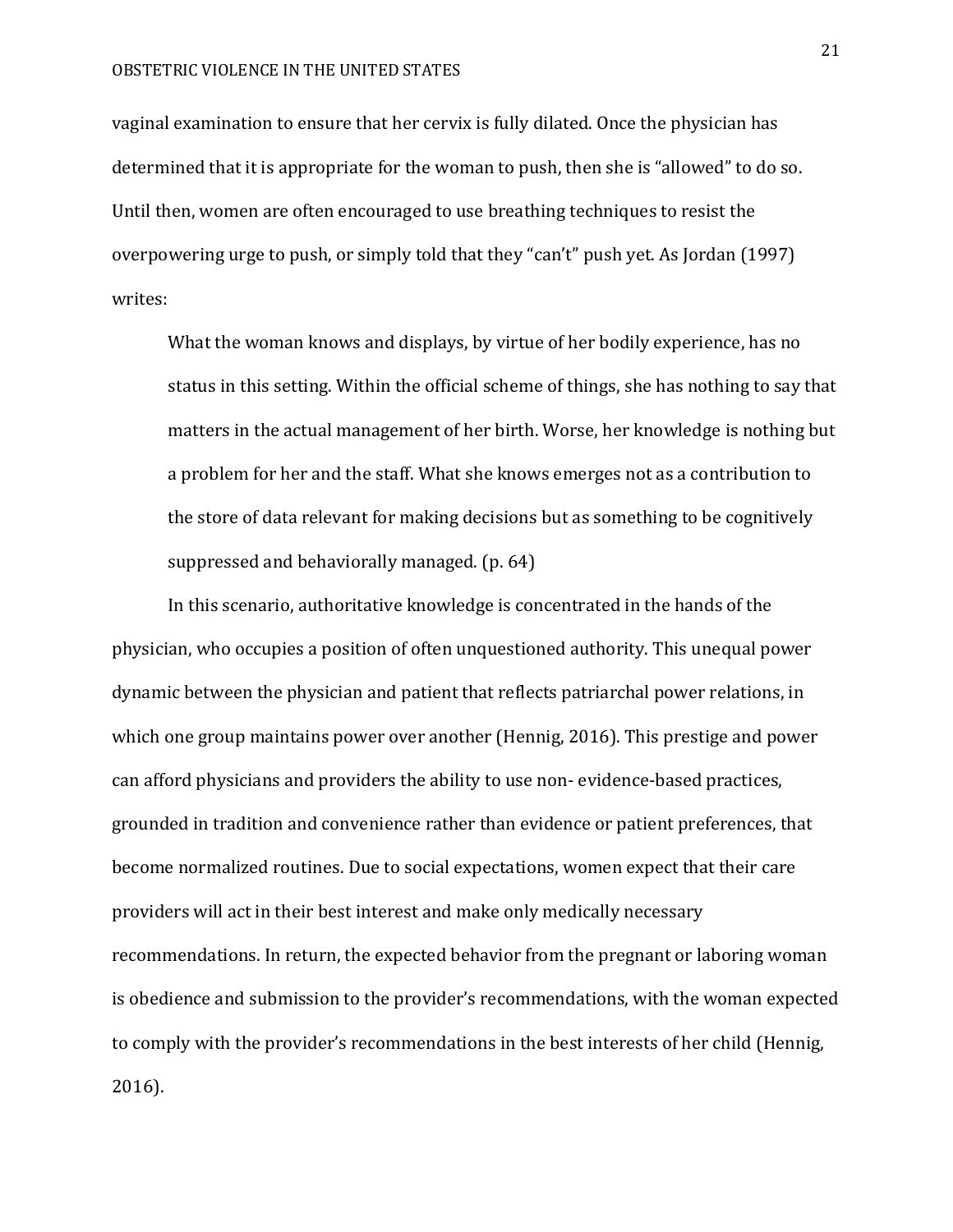Both Freeman and Jordan write about what the interactions between providers and women would look like if they shared a more equitable relationship. According to Freeman, the ideal patient-provider relationship would be one in which the woman and her provider are "epistemic peers." In this type of relationship, both the woman and the provider are able to hold legitimate knowledge about the pregnancy and labor, and are taken seriously by one another. This mutually respectful relationship creates a supportive space for open dialogue, in which women feel empowered and comfortable to ask questions and engage in discussion, and providers take time to carefully listen and seriously consider the woman's claims (Freeman, 2015). According to Jordan, the possession and use of authoritative knowledge must move from the present situation in which this knowledge is hierarchically distributed, to a situation in which it is horizontally distributed – all participants "contribute to the store of knowledge on the basis of which decisions are made" (Jordan, 1997, p. 17).

# **Informed Consent**

Informed consent is a right given to patients in the United States. According to the American College of Obstetricians and Gynecologists, informed consent is a "process of communication whereby a patient is enabled to make an informed and voluntary decision about accepting or declining medical care" (ACOG, 2015, p. 1). In addition to being a legal right in the U.S., obtaining informed consent from patients is an ethical requirement for physicians, midwives, and other healthcare providers. Obtaining informed consent reinforces patient autonomy and allows the patient to be a fully included and respected decision-maker in their own healthcare. Despite these legal and ethical requirements in U.S.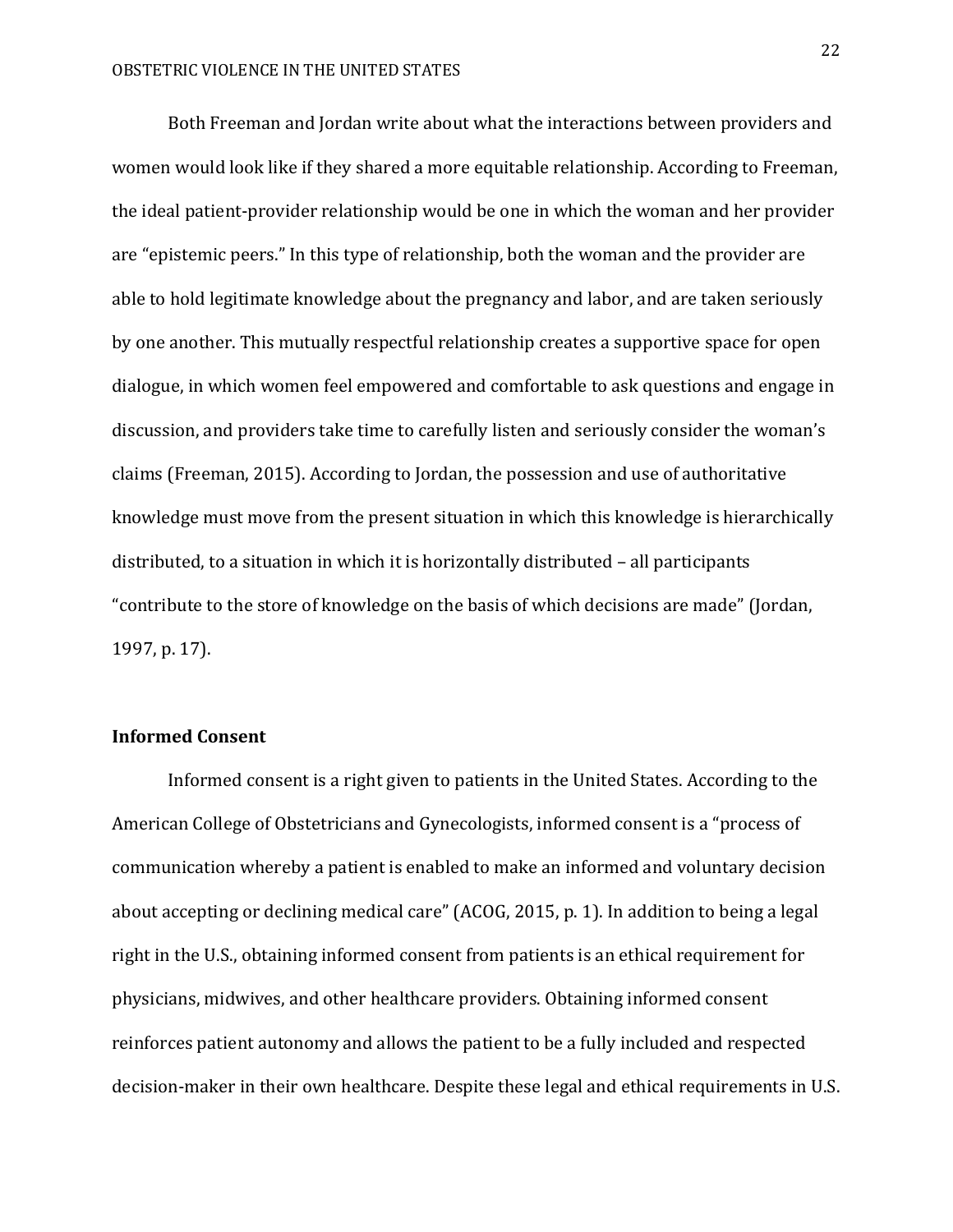healthcare, informed consent in maternity care is often restricted and not implemented consistently for all women in all locations (Goldberg, 2009).

Why are violations of informed consent and a patient's autonomy so pervasive in maternity care? The American healthcare system was founded on a paternalistic model of medicine in which the physician held a complete authority over medical decisions and information (Goldberg, 2009). It was not until the mid-twentieth century that the focus of health care shifted to include a patient's right to involvement in their own health-related decision-making. In their 2009 Committee Opinion on Informed Consent, the American College of Obstetricians and Gynecologists acknowledged the issues with the paternalistic model in maternity care that play out in present-day delivery rooms, acknowledging that "such broad social problems as the historical imbalance of power in gender relations and in the physician-patient relationship" can constrain individual choice and informed consent (American College of Obstetricians and Gynecologists, 2015, p. 4). Although informed consent is now a legal right, the legacy of the paternalistic model of care and its relationship with gender has not entirely been erased.

It has been suggested that much of the overuse of unnecessary medical intervention in labor and delivery could be prevented by adhering to the basic principles of informed consent (Sadler et al., 2016). Existing research into the American maternity care system indicates that women experience a significant loss of autonomy during pregnancy and childbirth (Diaz-Tello, 2016). Childbirth Connection's *Listening to Mothers III* survey found that 25% of mothers who received a Cesarean section and 25% of mothers who received an induction felt pressure to do so. Additionally, 63% of women who received a primary Csection identified their physician as the "decision maker" (2013). The #BreaktheSilence

23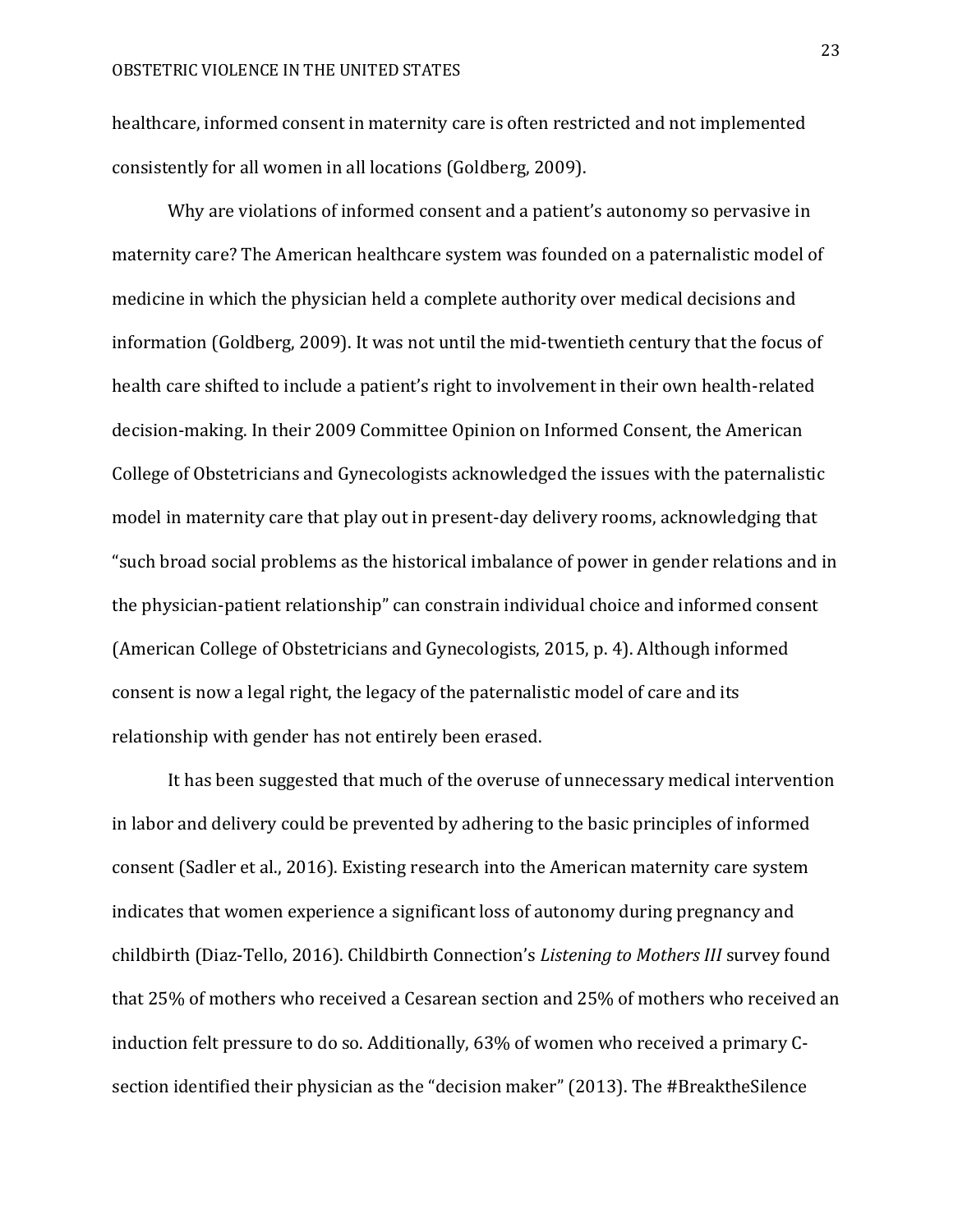campaign from Improving Birth featured stories from hundreds of women who reported being bullied or coerced into interventions, and sometimes unconsented procedures such as vaginal examinations or episiotomies. Care providers are frequently able to get women to "agree" to interventions due to the imbalance in power between the physician and the patient (2015). A 2010 meta-ethnography of traumatic birth found that a key theme in traumatic birth experiences was a feeling of powerlessness and invisibility that stemmed from being subjected to "authoritarian decision-making" on the part of the care provider (Elmir et al., 2010).

A person's right to make informed decisions about their own healthcare is a crucial component of patient autonomy, and taking this right away is a critical violation of a person's autonomy. In the case of pregnant women, the issue of patient autonomy becomes particularly muddled when the provider feels a sense of responsibility to make decisions for both the mother and the unborn child. A 2016 committee opinion released by ACOG on the "Refusal of Medically Recommended Treatment During Pregnancy" notes the ethical dilemma that arises when a woman refuses treatment that is recommended by her physician: the physician has an ethical responsibility to safeguard and respect the pregnant woman's autonomy and decision-making, while also maintaining responsibility for the health of the fetus (ACOG, 2016). Several cases of pregnant women receiving court-ordered C-sections have stemmed from this ethical dilemma; hospitals in more than a dozen states have secured court orders to essentially force unwilling women to undergo surgery (Collier Cool, 2005). There is no other situation in which patients are legally compelled to undergo a major medical procedure in order to benefit another person – in this case, the fetus. As the obstetrician Howard Minkoff notes: "You don't have to donate your kidney, your bone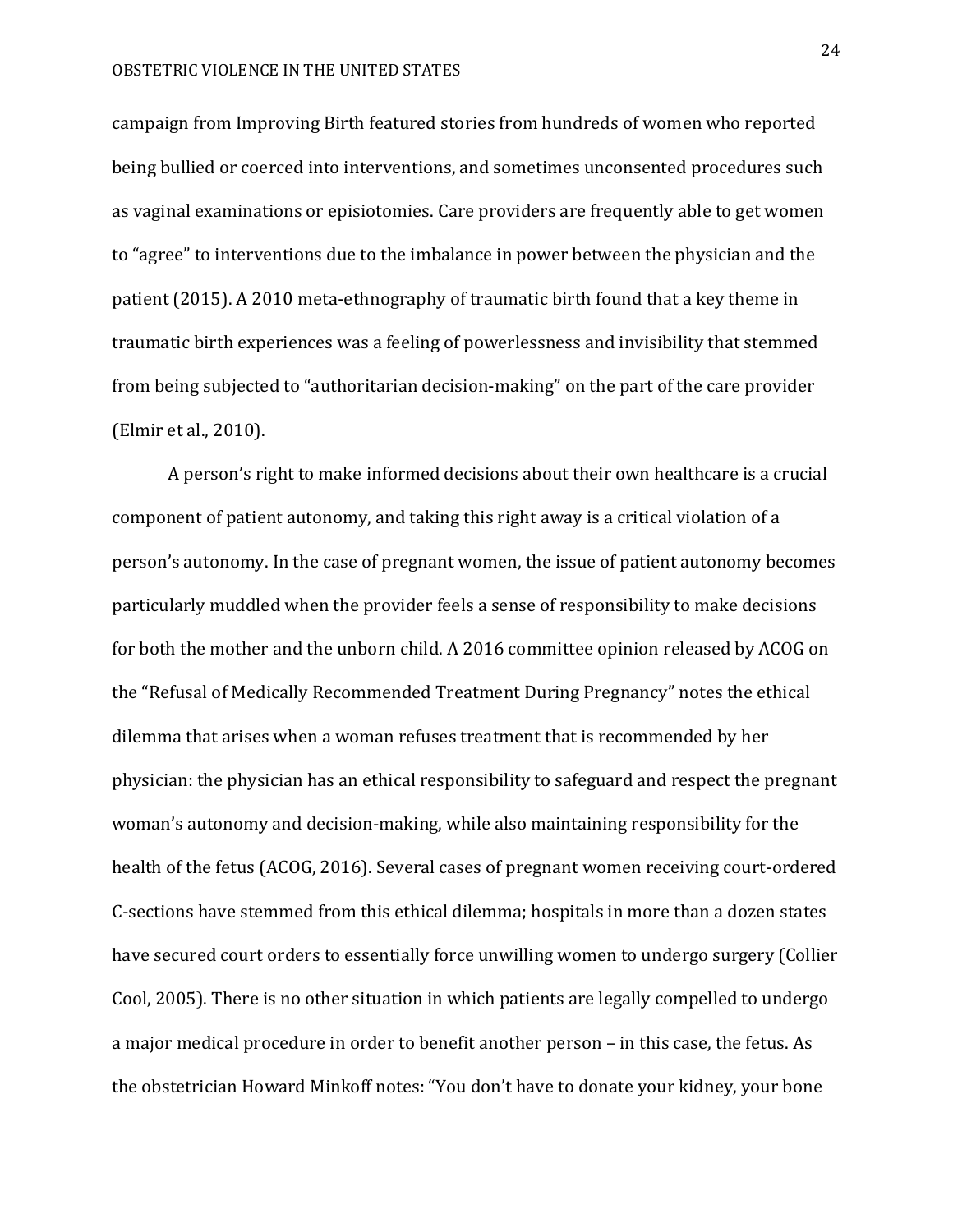marrow, or your blood, even if someone else might die without it… [Legally required Csections are] saying pregnant women have fewer rights than anyone else, including a fetus" (Collier Cool, 2005).

In their committee statement, ACOG emphasized the importance of patient autonomy, noting that providers must recognize the "interconnectedness of the pregnant woman and her fetus" while maintaining respect and consideration for the pregnant woman's autonomous decision-making (ACOG, 2016, p. 7). The authors write that "pregnancy does not lessen or limit the requirement to obtain informed consent or honor a pregnant woman's refusal of recommended treatment" (ACOG, 2016, p. 7). Despite this call for obstetricians and other physicians to respect pregnant women's autonomy and right to refuse treatment, violations of informed consent occur in hospitals across the country.

#### **Future Directions**

How can maternity care in the United States improve? How can we ensure that women and families have access to respectful, culturally competent, low-intervention, evidence-based care throughout pregnancy and childbirth? How can we hold providers accountable for their actions, and end violence against women during childbirth?

### **Research Implications**

First, research to explicitly define and measure obstetric violence is necessary. Without a definition, it is difficult to measure the prevalence and incidence of obstetric violence within American hospitals and birthing centers. In their 2015 statement addressing the issue of obstetric violence, the World Health Organization called for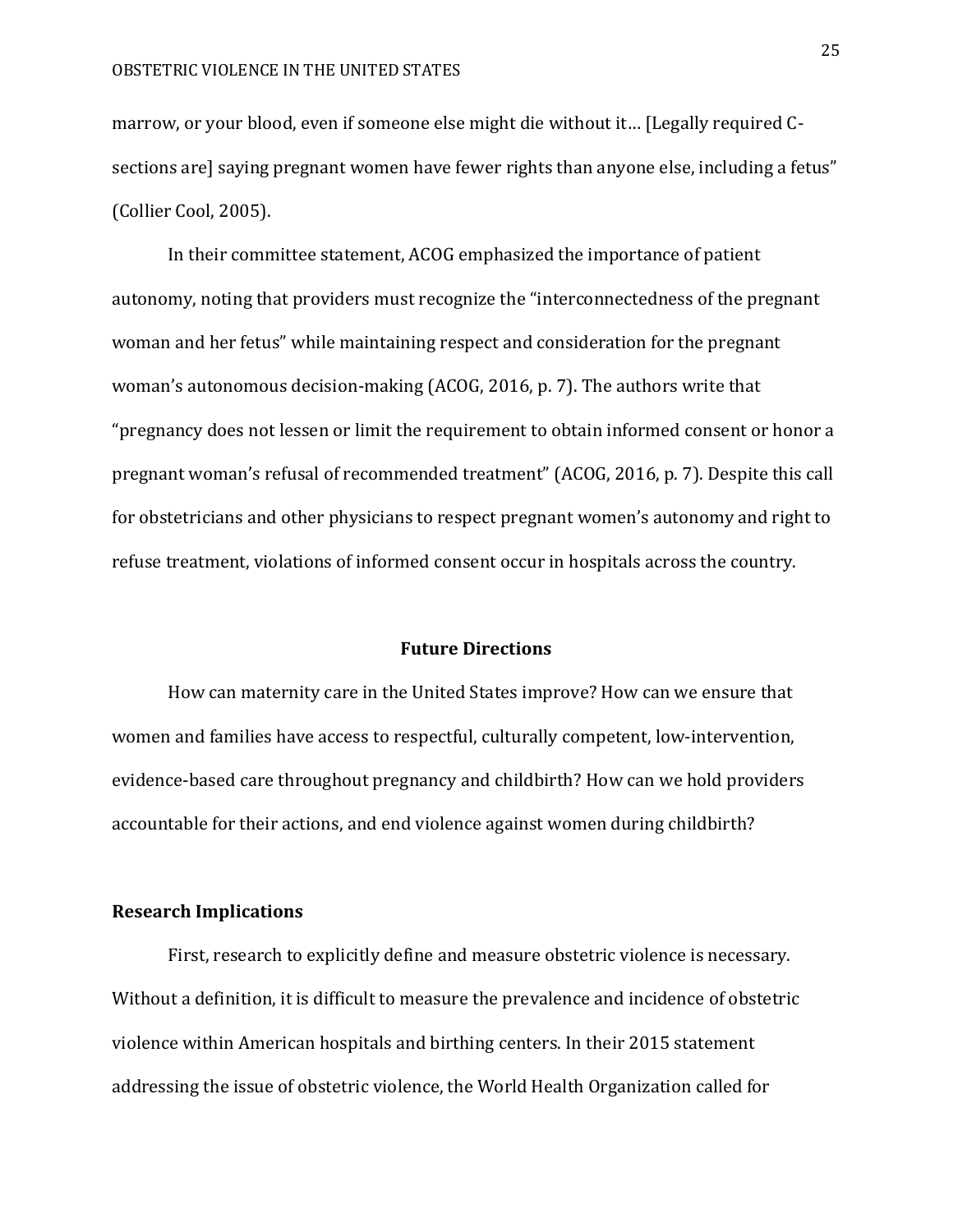#### OBSTETRIC VIOLENCE IN THE UNITED STATES

governmental support for research to define and measure violence within healthcare institutions. Additionally, research to study the effectiveness of interventions that are developed to prevent violence is necessary in order to ensure that hospitals and clinics are taking the best steps possible to reduce experiences of violence (WHO, 2015).

Policy development to end other types of violence against women has benefitted from efforts to define and measure violence and its influences (Jewkes & Penn-Kekana, 2015). Similarly, mixed-methods research that attempts to both quantify experiences of violence within American maternity care, as well as provide a space for women to describe their experiences giving birth in U.S. hospitals, could bolster efforts to end violence against women during childbirth. Survey questions that allow women to describe their experiences in their own words are important, as many women are unaware of their rights during childbirth. The Harvard School of Public Health's 2010 landscape analysis of disrespect and abuse during birth found that a core theme that emerged from interviews with women was the "normalization of disrespect and abuse" for women who had never known any other system of care (p. 15). Thus, allowing women the opportunity to discuss their experiences is important in order to capture women's experiences of disrespectful, abusive, or nonevidence-based care that they may not even perceive as being such.

Currently, Childbirth Connection's *Listening to Mothers* survey is arguably the best attempt in the U.S. to paint a picture of American maternity care and highlight women's experiences throughout pregnancy, childbirth, and the postpartum period. However, the survey has limitations, perhaps most importantly that the survey results include responses from a disproportionately large percentage of white non-Hispanic mothers, and disproportionately low percentages of Black and Hispanic mothers.

26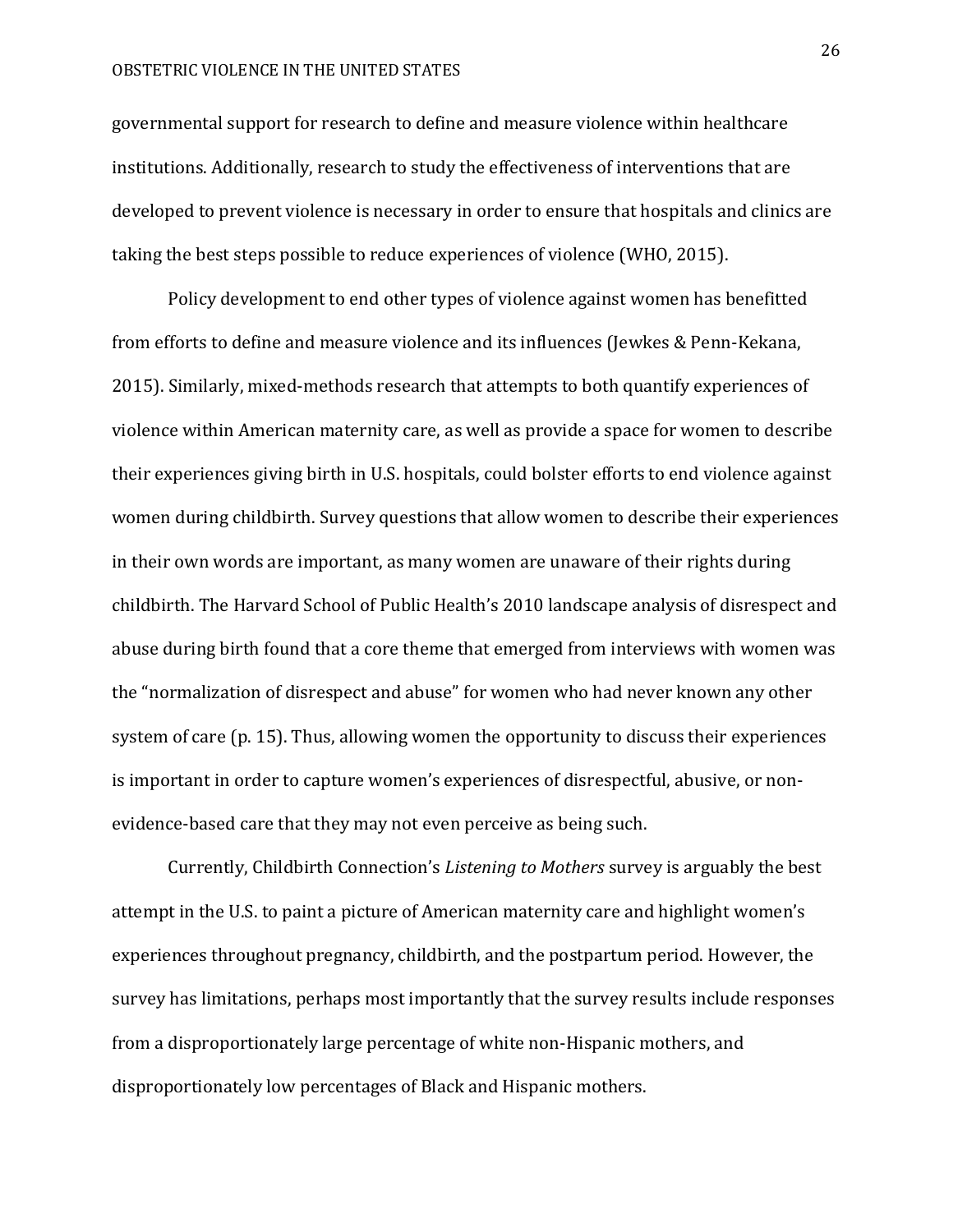Research that attempts to define obstetric violence and give voice to women's experiences with violence within institutional healthcare may also help researchers and maternal health advocates better understand the reasons why obstetric violence exists. By identifying those contributing factors, interventions and policy may be developed to best address the roots of the issue.

### **Resources for maternal health**

In May 2017, National Public Radio and ProPublica released the results of a sixmonth long journalistic investigation of maternal mortality in the United States. According to their research, only six percent of block grants for "maternal and child health" is used to improve the health of mothers, with the vast majority of funding (78%) dedicated to infants and special-needs children (Martin & Montagne, 2017). Infant mortality has fallen to its lowest point in U.S. history, and yet maternal mortality is on the rise (CDC, 2017). Rising maternal mortality is a phenomenon that is not seen in other "developed" countries – the U.S. is alone in this (Martin & Montagne, 2017). Martin & Montagne note that at Maternal-Fetal Medicine Units Network, a federally-funded research center in the U.S., only four of 34 initiatives primarily target women – while 24 of those initiatives aim to improve health outcomes for infants. Additionally, while Medicaid provides women with healthcare coverage for just 60 days postpartum, infants are covered under Medicaid for a full year. The allocation of funding in our society indicates where priority is placed. In the case of maternal health, it is clear that higher priority is assigned to the health outcomes of the infant than those of the mother.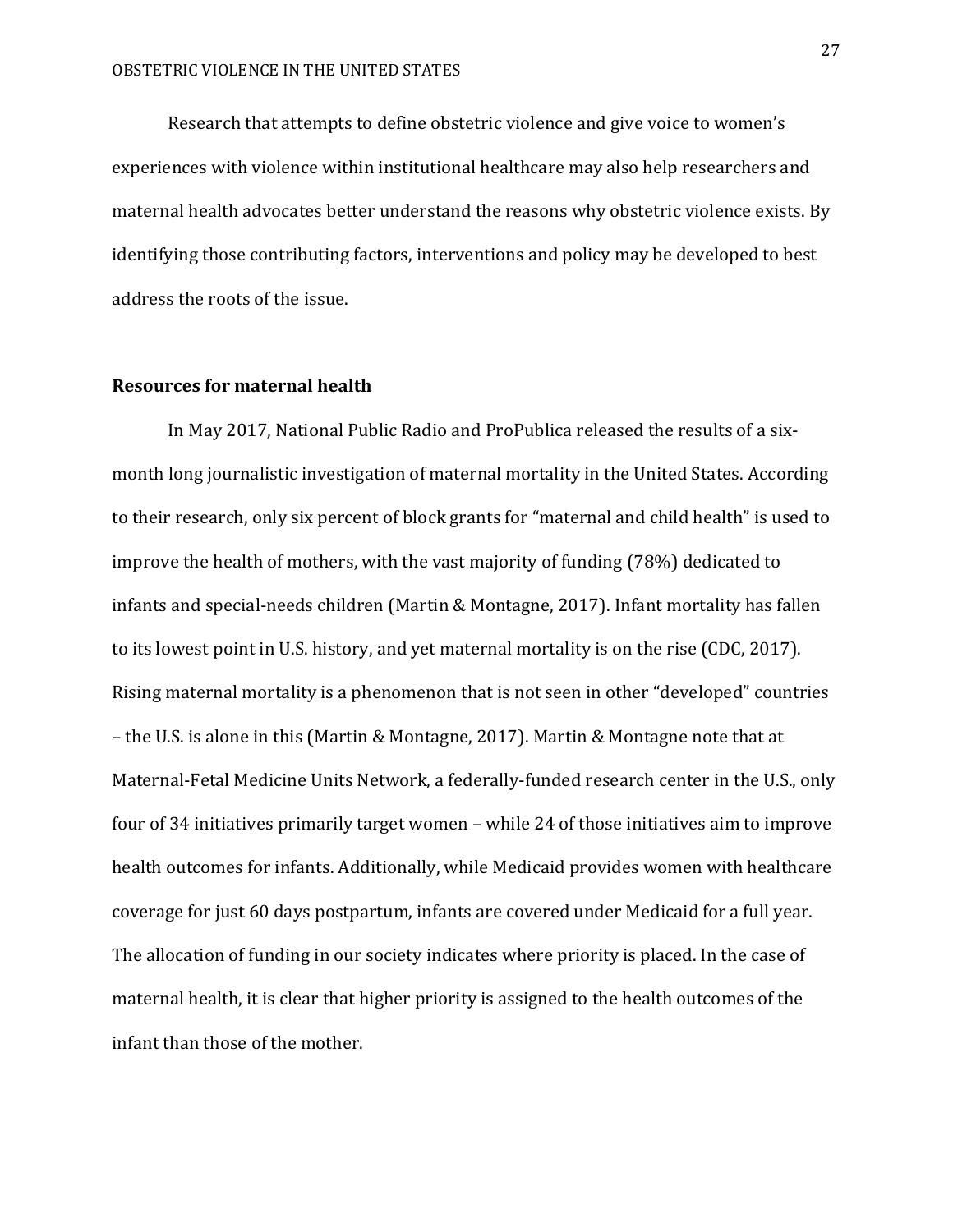According to Jewkes and Penn-Kekana (2015), "the essential feature of violence against women is that it stems from structural gender inequality" (p. 1). The subjugation of women in American society systematically devalues women's lives, thus enabling the "inappropriately low allocation of resources to maternity care" (p. 1). Thus, efforts to increase funding specifically for maternal health must be rooted in efforts to improve the social position of women.

## **Addressing Institutional Attitudes**

Establishing guidelines for "humanized birth" and respectful, low-intervention maternity care is one step toward preventing the unnecessary medical interventions that can contribute to experiences of violence and traumatic birth. ACOG's "Approaches to Limit Intervention During Labor and Birth" is an excellent starting point, and can serve to not only educate providers on best practices in low-intervention labor and birth, but to stimulate dialogue between women and their providers about expectations and wishes for labor and delivery. But establishing these best practices and creating methods of holding providers accountable for following these guidelines is just the beginning. Research from Latin American jurisdictions in which obstetric violence is legally prohibited (Venezuela and four states in Mexico) indicates that legislation brings only limited change without preventative strategies to address the attitudes and culture that lead to obstetric violence in the first place (Diaz-Tello, 2016). As previously discussed, institutional and provider attitudes toward patients contribute to the culture of high-intervention delivery, a culture which has been shaped and solidified over the course of the past 100 years of obstetrics

28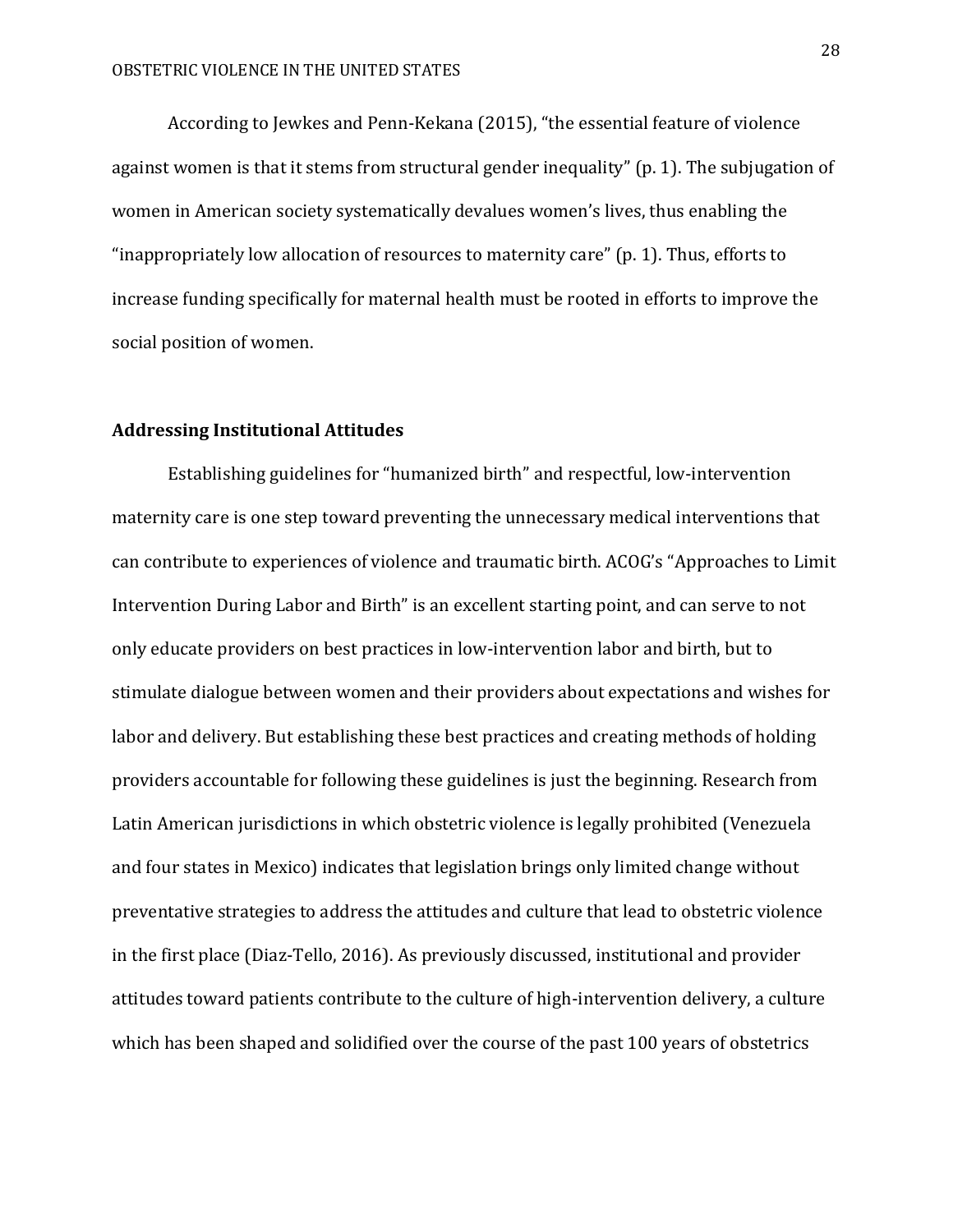education and practice. It is these deeper patterns of inequality that can lead to acute manifestations of violence (Zacher Dixon, 2015).

Researchers suggest several methods for attempting to address these patterns of gender inequality that are manifested within healthcare settings. First, educating obstetricians, physicians, nurses, nurse-midwives, and other healthcare personnel on human rights in childbirth is essential. In particular, this education should be built into the curriculum of educational institutions – not simply provided as optional "continuing education." Additionally, this type of education should emphasize the gender-related dimensions of obstetric violence. According to Sadler et al., this curriculum is necessary because "many aspects of obstetric violence are not questioned, they are taken for granted and naturalized" (2016, p. 53).

Additionally, interventions that attempt to shift the power dynamic between patients and providers can help to reframe and rebuild the relationship between women and their healthcare providers (Freeman, 2014). In recent years, the "provider-patient power differential" has been increasingly discussed, as "patient-centered care" becomes a more popular topic. This power differential, which mirrors gender dynamics in wider society, is of the utmost importance within the context of labor and delivery. Specific interventions have been created to help physicians "share power" with their patients in a more equitable and respectful way (Dwamena et al., 2012). These interventions, with the addition of a clear emphasis on the complexities of gender and pregnancy, may be helpful for providers to better understand the ways in which they address and use their power within their interactions with patients.

29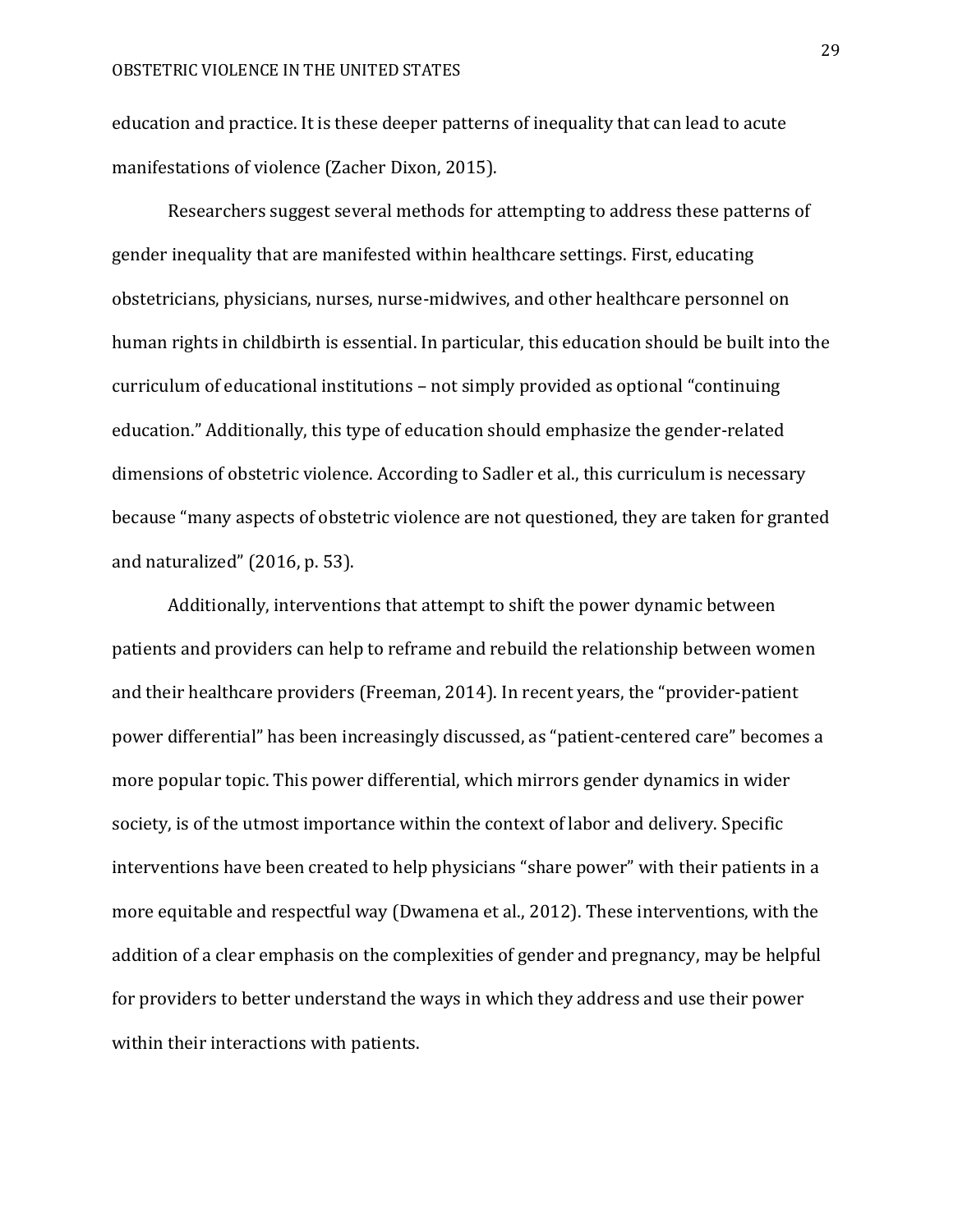## **Conclusion**

Childbirth is an incredibly significant event in a woman's life. During this momentous time, women deserve to receive care that is grounded in evidence, adherence to informed consent policies, and respect for natural processes and patient choice. In order to explain experiences of trauma and obstetric violence within U.S. healthcare, we must examine patterns of gender inequality that contribute to a culture of maternity care that allows for disrespectful and non-evidence-based care of women during childbirth. Women's dignity and autonomy during pregnancy and childbirth must be respected in order to minimize experiences of violence and trauma. High-quality maternity care is respectful, evidence-based, humanized care.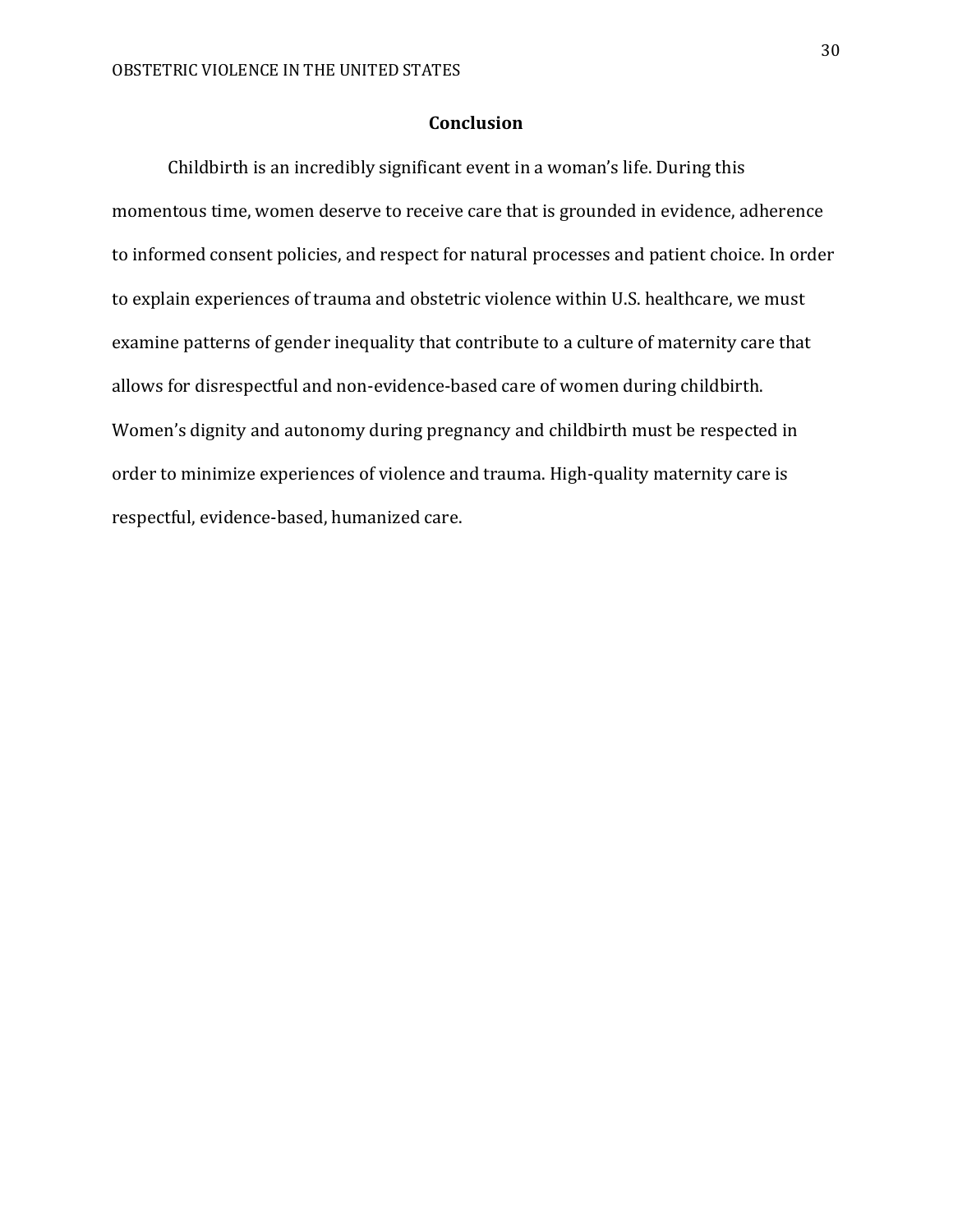## **References**

American College of Nurse-Midwives (2015). Fact Sheet: CNM/CM-attended Birth Statistics in the United States.

[<http://www.midwife.org/acnm/files/ccLibraryFiles/Filename/000000005464/C](http://www.midwife.org/acnm/files/ccLibraryFiles/Filename/000000005464/CNM-CMAttendedBirthStatisticsJune2015.pdf) [NM-CMAttendedBirthStatisticsJune2015.pdf>](http://www.midwife.org/acnm/files/ccLibraryFiles/Filename/000000005464/CNM-CMAttendedBirthStatisticsJune2015.pdf).

- American College of Obstetricians and Gynecologists (2014). Obstetrics Care Consensus: Safe Prevention of the Primary Cesarean Delivery. [<http://www.acog.org/-](http://www.acog.org/-/media/Obstetric-Care-Consensus-Series/oc001.pdf?dmc=1) [/media/Obstetric-Care-Consensus-Series/oc001.pdf?dmc=1>](http://www.acog.org/-/media/Obstetric-Care-Consensus-Series/oc001.pdf?dmc=1).
- American College of Obstetricians and Gynecologists (2015). ACOG Committee Opinion: Informed Consent. <http://www.acog.org/-/media/Committee-Opinions/Committee-on-Ethics/co439.pdf?dmc=1&ts=20150309T0843479479>.
- American College of Obstetricians and Gynecologists (2016). ACOG Committee Opinion: Refusal of Medically Recommended Treatment During Pregnancy. [<http://www.acog.org/-/media/Committee-Opinions/Committee-on-](http://www.acog.org/-/media/Committee-Opinions/Committee-on-Ethics/co664.pdf?dmc=1&ts=20170517T1625483825)[Ethics/co664.pdf?dmc=1&ts=20170517T1625483825>](http://www.acog.org/-/media/Committee-Opinions/Committee-on-Ethics/co664.pdf?dmc=1&ts=20170517T1625483825).
- American College of Obstetricians and Gynecologists (2017). ACOG Committee Opinion: Approaches to Limit Intervention During Labor and Birth. [<https://www.acog.org/-](https://www.acog.org/-/media/Committee-Opinions/Committee-on-Obstetric-Practice/co687.pdf) [/media/Committee-Opinions/Committee-on-Obstetric-Practice/co687.pdf>](https://www.acog.org/-/media/Committee-Opinions/Committee-on-Obstetric-Practice/co687.pdf).

Association of American Medical Colleges (2015). Active Physicians by Sex and Specialty. [<https://www.aamc.org/data/workforce/reports/458712/1-3](https://www.aamc.org/data/workforce/reports/458712/1-3-chart.html) [chart.html>](https://www.aamc.org/data/workforce/reports/458712/1-3-chart.html).

- Beck, C.T. (2004). Post-Traumatic Stress Disorder Due to Childbirth. *Nursing Research, 53*(4): 216-224.
- Bohren, M.A., Vogel, J.P., Hunter, E.C., Lutsiv, O., Makh, S.K., Souza, J.P., et al. (2015). The Mistreatment of Women during Childbirth in Health Facilities Globally: A Mixed-Methods Systematic Review. *PLoS Med 12*(6): e1001847. doi:10.1371/journal.pmed.1001847.
- Centers for Disease Control and Prevention (2017). Births: Final Data for 2015. *National Vital Statistics Report 66*(1). Hyattsville, MD: National Center for Health Statistics.
- Centers for Disease Control and Prevention (2015). Maternal Morbidity for Vaginal and Cesarean Deliveries, According to Previous Cesarean History: New Data From the Birth Certificate, 2013. *National Vital Statistics Report 64*(4). Hyattsville, MD: National Center for Health Statistics.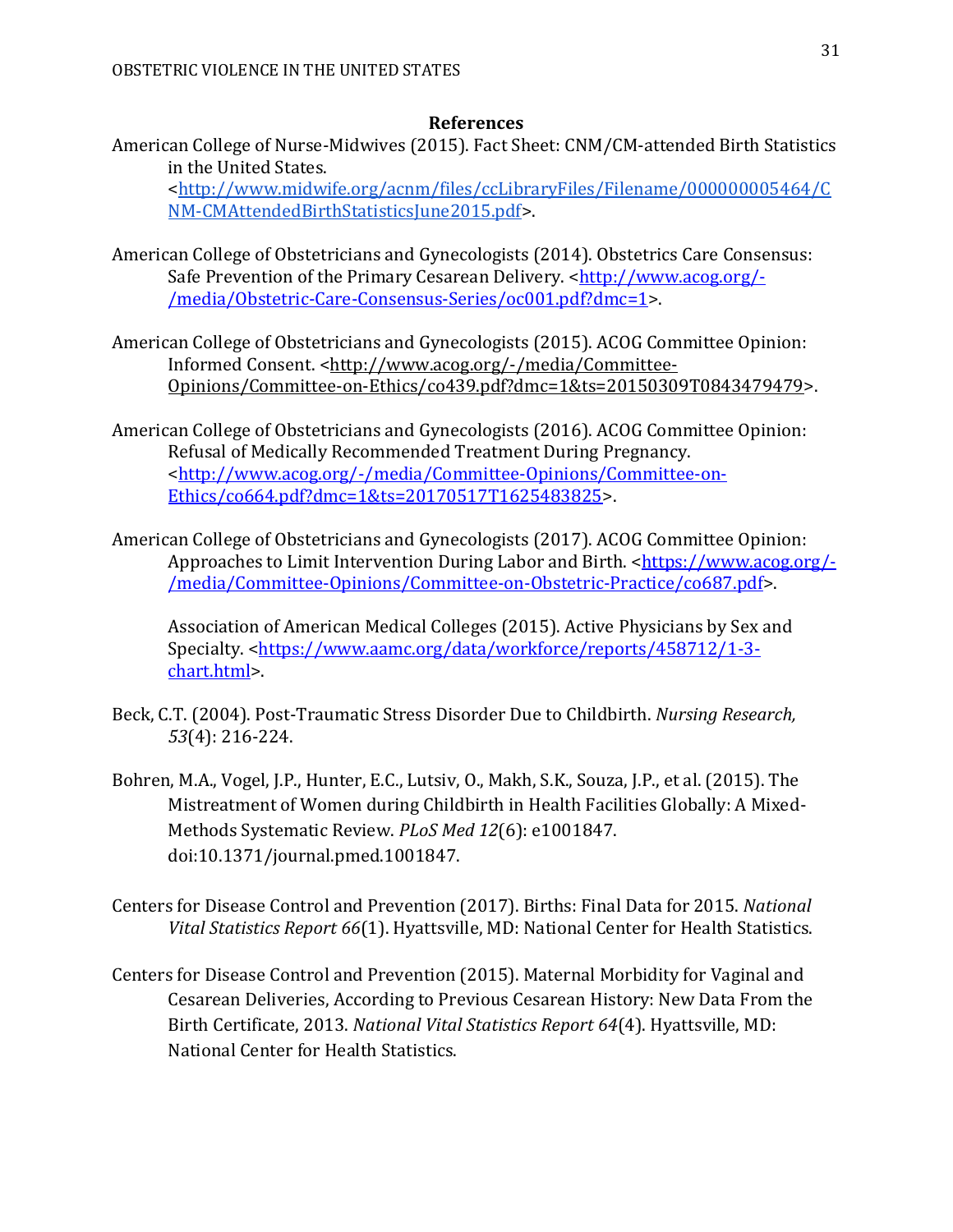- Centers for Disease Control and Prevention (2017). Trends in Infant Mortality in the United States, 2005-2014. *National Center for Health Statistics Data Brief (279).* Hyattsville, MD: National Center for Health Statistics.
- Clark, S.L., Belfort, M.A., Hankins, G.D.V., et al. (2007). Variation in the rates of operative delivery in the United States. *American Journal of Obstetrics and Gynecology, 196*(6): 526.e1-526.e5.
- Cohen Shabot, S. (2015). Making Loud Bodies "Feminine": A Feminist-Phenomenological Analysis of Obstetric Violence. *Human Studies* 39: 231-47. doi: 10.1007/s10746- 015-9369-x.
- Collier Cool, L. (2005). Could you be forced to have a C-section? *National Advocates for Pregnant Women*.
- Consumer Reports (2016). Chicago Area Avoiding C-sections in first time mothers with low risk deliveries. [<http://dig.abclocal.go.com/wls/documents/041216-wls-cr-](http://dig.abclocal.go.com/wls/documents/041216-wls-cr-Chicago.pdf)[Chicago.pdf>](http://dig.abclocal.go.com/wls/documents/041216-wls-cr-Chicago.pdf).
- Creedy, D.K., Shochet, I.M., and Horsfall, J. (2000). Childbirth and the Development of Acute Trauma Symptoms: Incidence and Contributing Factors. *Birth 27*(2): 104-111.
- De Jonge, A., Teunissen, T.A.M., and Lagro-Janssen, A.L.M. (2009). Supine position compared to other positions during the second stage of labor: a meta-analytic review. *Journal of Psychosomatic Obstetrics & Gynecology, 25*(1): 35-45.
- Declercq, E.R., Sakala, C., Corry, M.P., Applebaum, S., & Herrlich, A. (2013). *Listening to Mothers III: Pregnancy and Birth.* New York: Childbirth Connection.
- DeLee, Joseph. (1915). Progress Toward Ideal Obstetrics. *The American Journal of Obstetrics Diseases of Women and Children* 73: 407-415.
- Diaz-Tello, F. (2016). Invisible wounds: obstetric violence in the United States. *Reproductive Health Matters, 24*(47): 56-64.
- Dwamena, F., Holmes-Rovner, M., Gaulden, C., Jorgenson, S., Sadigh, G., Sikorskii, A., Lewin, S., Smith, R.C., Coffey, J., Olomu, A., and Beasley, M. (2012). Interventions for providers to promote a patient-centred approach in clinical consultations. *The Cochrane Database of Systematic Reviews,* 12.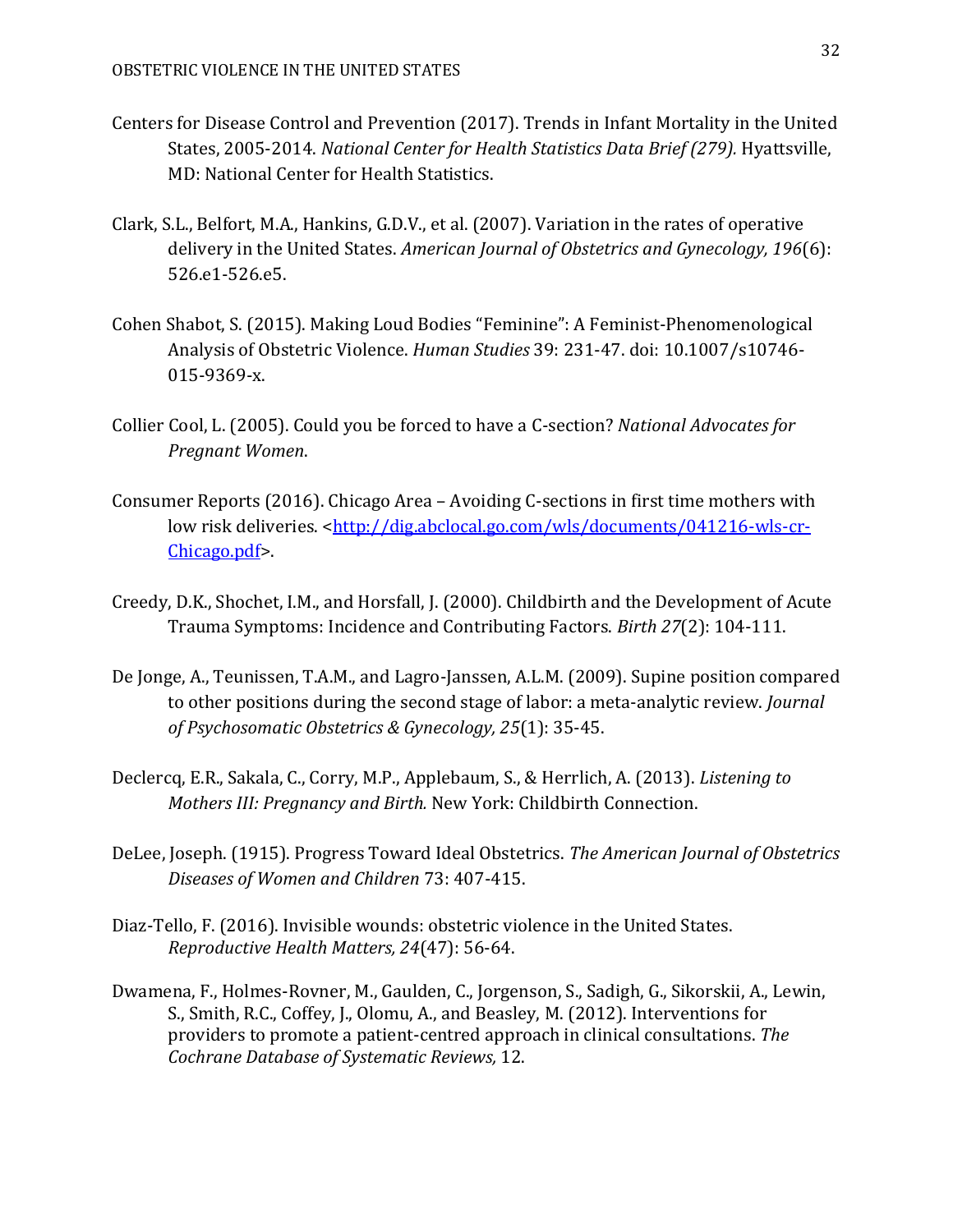- Ehrenreich, B., & English, D. (1973). *Witches, Midwives, & Nurses: A History of Women Healers.* Old Westbury, NY: The Feminist Press.
- Elmir, R., Schmied, V., Wilkes, L., Jackson, D. (2010). Women's perceptions and experiences of a traumatic birth: a meta-ethnography. *Journal of Advanced Nursing, 66*(10): p. 2142-53.
- Erdman, J. (2015). Bioethics, Human Rights, and Childbirth. *Health and Human Rights Journal, 17*(1): 43-51.
- Flexner, A. (1910). *Medical Education in the United States and Canada: a Report to the Carnegie Foundation for the Advancement of Teaching*. New York: The Carnegie Foundation. Retrieved from http://archive.carnegiefoundation.org/pdfs/elibrary/Carnegie Flexner Report.pdf.
- Freeman, L. (2015). Confronting diminished epistemic privilege and epistemic injustice in pregnancy by challenging a "panoptics of the womb". *Journal of Medicine and Philosophy, 40*(1): 44-68.
- Goldberg, H. (2009). Informed Decision Making in Maternity Care. *Journal of Perinatal Education, 18*(1): 32-40.
- Goode, K., and Rothman, B.K. (2017). African-American Midwifery: a History and a Lament. *American Journal of Economics and Sociology, 76*(1): 65-94.
- Green, M. (2008). *Making Women's Medicine Masculine: The Rise of Male Authority in Gynaecology.* New York, NY: Oxford University Press.
- Haelle, T. (2017). Your Biggest C-section Risk May Be Your Hospital. *Consumer Reports.*
- Harvard School of Public Health. (2010). *Exploring Evidence for Disrespect and Abuse in Facility-based Childbirth: Report of a Landscape Analysis.* Cambridge, MA: Bowser & Hill.
- Hennig, S. (2016). "Shut Up… and Push!" Obstetrical Violence, Dignified Health Care and The Intersection with Human Rights. *Journal of Integrated Studies, 8*(1).
- Improving Birth (2015). Improving Birth/Consumers Welcome Recognition by Medical Community of Disrespect and Abuse in Childbirth. <[https://improvingbirth.org/2015/08/consumers-respond/>](https://improvingbirth.org/2015/08/consumers-respond/).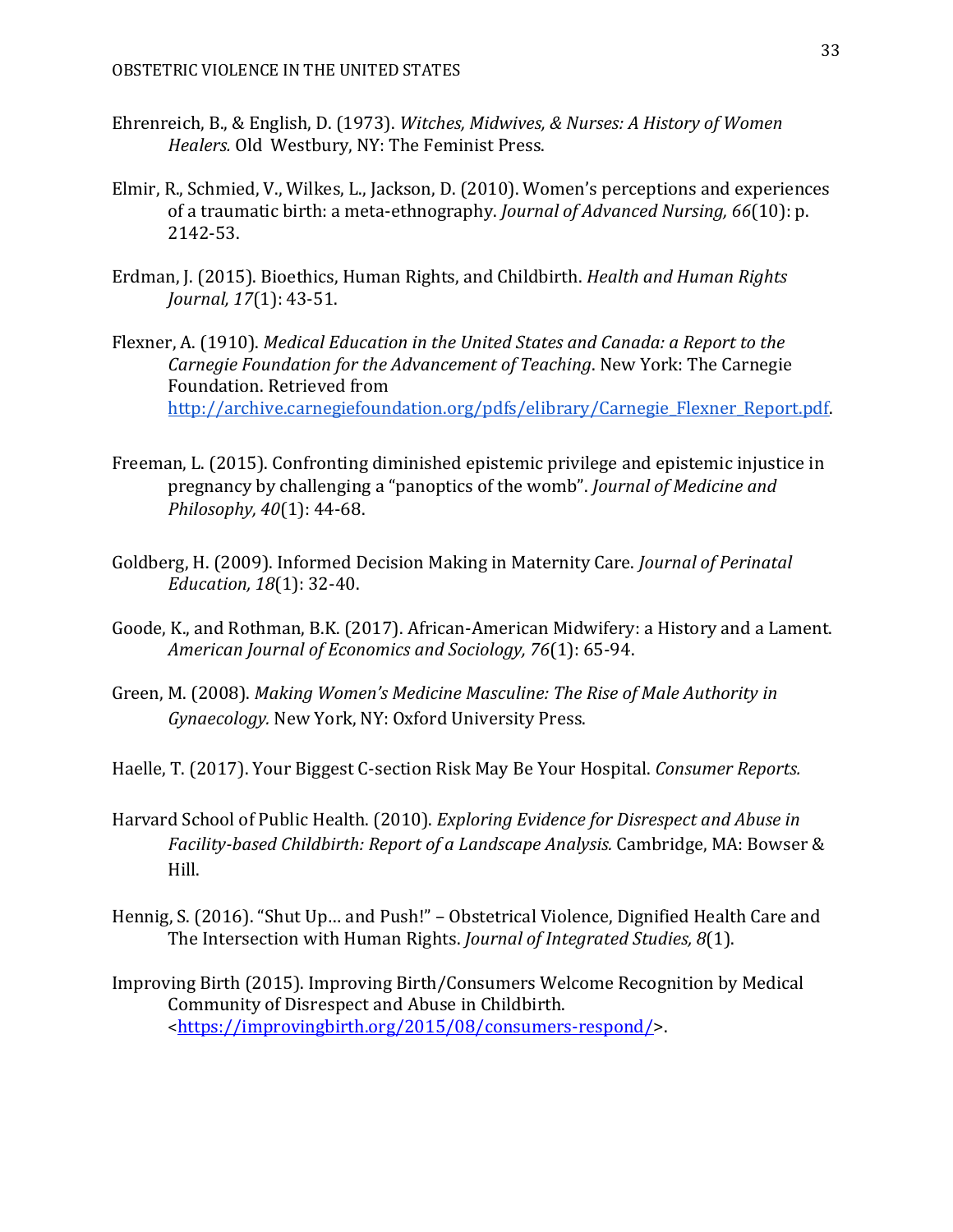- Jewkes, R., and Penn-Kekana, L. (2015). Mistreatment of Women in Childbirth: Time for Action on this Important Dimension of Violence Against Women. *PLoS Medicine, 12*(6).
- Jordan, B. (1997). Authoritative Knowledge in Childbirth. In R.E. Davis-Floyd and C. Sargent (Eds.), *Childbirth and Authoritative Knowledge: Cross-Cultural Perspectives*, p. 55-79. Berkeley, CA: University of California Press.
- Kahn, R.P. (1998). *Bearing Meaning: The Language of Birth*. Champaign, IL: University of Illinois Press.
- The Lancet (2016). *Maternal Health: an Executive Summary for The Lancet's Series.* Retrieved

from [http://www.thelancet.com/pb/assets/raw/Lancet/stories/series/maternal](http://www.thelancet.com/pb/assets/raw/Lancet/stories/series/maternal-health-2016/mathealth2016-exec-summ.pdf)[health-2016/mathealth2016-exec-summ.pdf.](http://www.thelancet.com/pb/assets/raw/Lancet/stories/series/maternal-health-2016/mathealth2016-exec-summ.pdf)

- Lawrence, A., Lewis, L., Hofmeyr, G.J., Dowswell, T., and Styles, C. (2009). Maternal positions and mobility during first stage labour. *Cochrane Database of Systematic Reviews, 15*(2).
- Lothian, J.A. (2014). Healthy Birth Practice #4: Avoid Interventions Unless They Are Medically Necessary. *The Journal of Perinatal Education, 23*(4): 198-206.
- Martin, N., and Montagne, R. (2017, May 12). Focus on Infants During Childbirth Leaves U.S. Moms in Danger. *National Public Radio.* [<http://www.npr.org/2017/05/12/527806002/focus-on-infants-during](http://www.npr.org/2017/05/12/527806002/focus-on-infants-during-childbirth-leaves-u-s-moms-in-danger)[childbirth-leaves-u-s-moms-in-danger>](http://www.npr.org/2017/05/12/527806002/focus-on-infants-during-childbirth-leaves-u-s-moms-in-danger).
- Rooks, J.P. (2012). The History of Midwifery. *Our Bodies, Our Selves.*  [<http://www.ourbodiesourselves.org/health-info/history-of-midwifery/>](http://www.ourbodiesourselves.org/health-info/history-of-midwifery/).
- Roth, L.M., Heidbreder, N., Henley, M.M., Marek, M., Naiman-Sessions, M., Torres, J., & Morton, C.H. (2014). *Maternity Support Survey: A Report on the Cross-National Survey of Doulas, Childbirth Educators and Labor and Delivery Nurses in the United States and Canada.* [www.maternitysupport.wordpress.com](http://www.maternitysupport.wordpress.com/)
- Sadler, M., Santos, M.J., Ruiz-Berdun, D., Leiva Rojas, G., Skoko, E., Gillen, P., and Clausen, J.A. (2016). Moving beyond disrespect and abuse: addressing the structural dimensions of obstetric violence. *Reproductive Health Matters,* 24: 47-55.
- Shah, N. (2017). Both the US and India fall short on care of women during childbirth. *The Conversation.*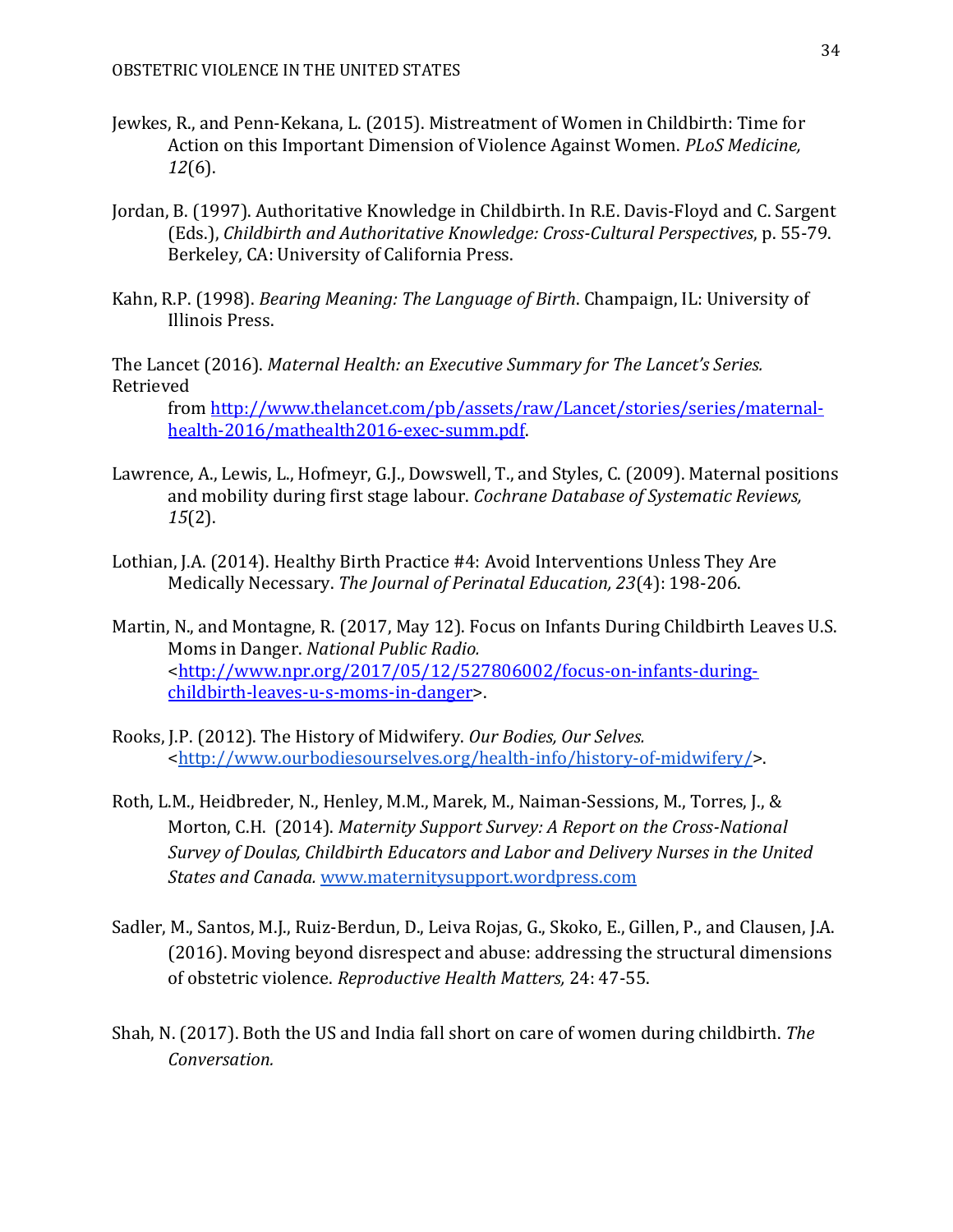- Soet, J.E., and Brack, G.A. (2003). Prevalence and Predictors of Women's Experience of Psychological Trauma During Childbirth. *Birth, 30*(1): 36-46.
- Squire, C. (2009). *The Social Context of Birth.* Boca Raton, FL: Radcliffe Publishing.
- WHO, UNICEF, UNFPA, World Bank Group, and the United Nations Population Divison (2015). Trends in Maternal Mortality: 1990 to 2015. Geneva, World Health Organization.
- World Health Organization (2015). *The Prevention and Elimination of Disrespect and Abuse during Facility-Based Childbirth*. Geneva.
- World Health Organization (1996). *Care in Normal Birth: a practical guide.* Geneva: Reproductive Health and Research Group.
- Zacher Dixon, L. (2015). Obstetrics in a Time of Violence: Mexican Midwives Critique Routine Hospital Practices. *Medical Anthropology Quarterly, 29*(4): 437-54.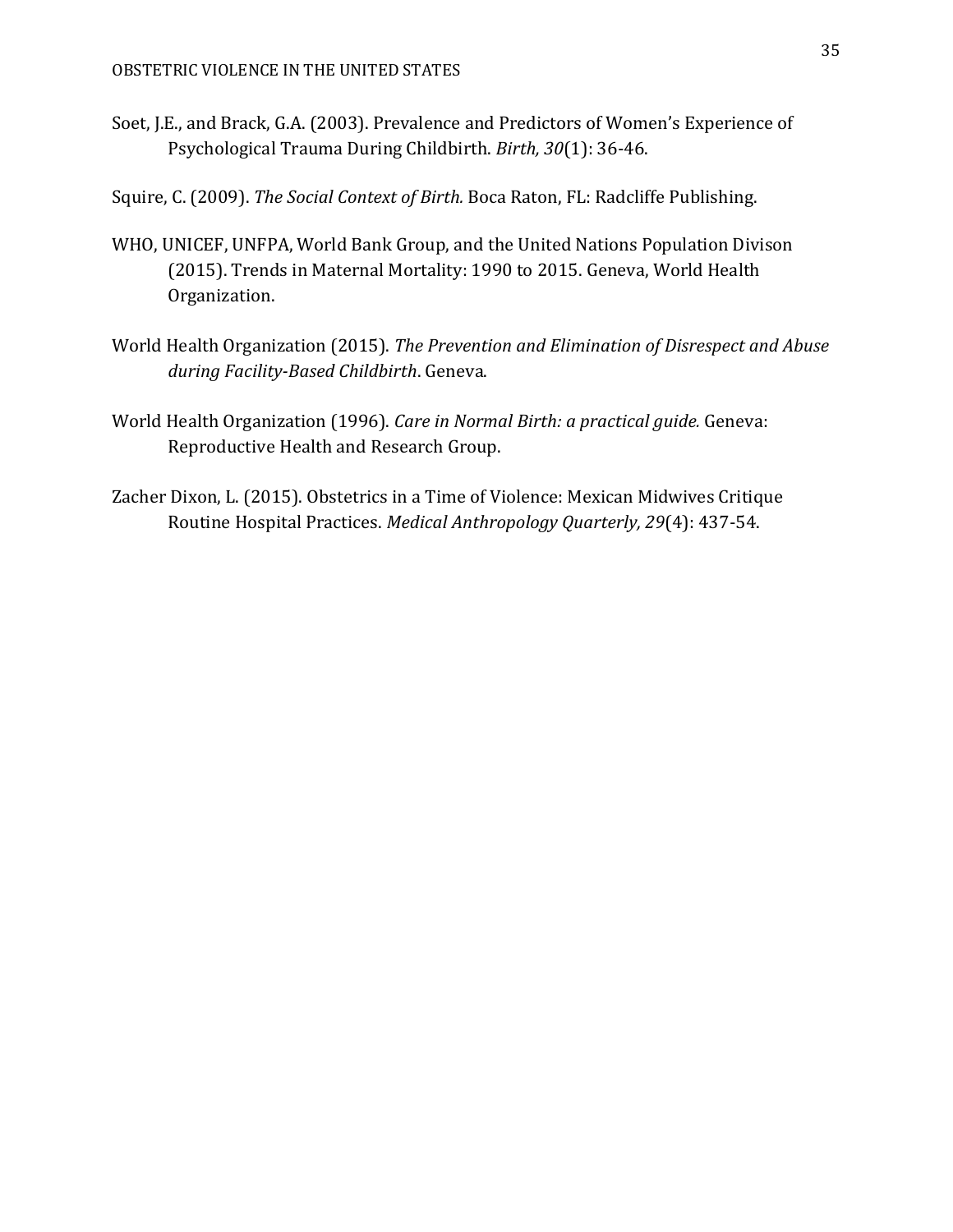# Appendix A

Bohren and colleagues' typology of mistreatment of women during childbirth (2015).

Table 1. Typology of the mistreatment of women during childbirth.

| <b>Third-Order Themes</b>              | <b>Second-Order Themes</b>                   | <b>First-Order Themes</b>                                           |
|----------------------------------------|----------------------------------------------|---------------------------------------------------------------------|
| <b>Physical abuse</b>                  | Use of force                                 | Women beaten, slapped, kicked, or pinched during<br>delivery        |
|                                        | Physical restraint                           | Women physically restrained to the bed or gagged<br>during delivery |
| <b>Sexual abuse</b>                    | Sexual abuse                                 | Sexual abuse or rape                                                |
| Verbal abuse                           | Harsh language                               | Harsh or rude language                                              |
|                                        |                                              | Judgmental or accusatory comments                                   |
|                                        | Threats and blaming                          | Threats of withholding treatment or poor outcomes                   |
|                                        |                                              | Blaming for poor outcomes                                           |
| <b>Stigma and discrimination</b>       | Discrimination based on sociodemographic     | Discrimination based on ethnicity/race/religion                     |
|                                        | characteristics                              | Discrimination based on age                                         |
|                                        |                                              | Discrimination based on socioeconomic status                        |
|                                        | Discrimination based on medical conditions   | Discrimination based on HIV status                                  |
| Failure to meet professional standards | Lack of informed consent and confidentiality | Lack of informed consent process                                    |
| of care                                |                                              | Breaches of confidentiality                                         |
|                                        | Physical examinations and procedures         | Painful vaginal exams                                               |
|                                        |                                              | Refusal to provide pain relief                                      |
|                                        |                                              | Performance of unconsented surgical operations                      |
|                                        | Neglect and abandonment                      | Neglect, abandonment, or long delays                                |
|                                        |                                              | Skilled attendant absent at time of delivery                        |
| Poor rapport between women and         | Ineffective communication                    | Poor communication                                                  |
| providers                              |                                              | Dismissal of women's concerns                                       |
|                                        |                                              | Language and interpretation issues                                  |
|                                        |                                              | Poor staff attitudes                                                |
|                                        | Lack of supportive care                      | Lack of supportive care from health workers                         |
|                                        |                                              | Denial or lack of birth companions                                  |
|                                        | Loss of autonomy                             | Women treated as passive participants during childbirth             |
|                                        |                                              | Denial of food, fluids, or mobility                                 |
|                                        |                                              | Lack of respect for women's preferred birth positions               |
|                                        |                                              | Denial of safe traditional practices                                |
|                                        |                                              | Objectification of women                                            |
|                                        |                                              | Detainment in facilities                                            |
| <b>Health system conditions and</b>    | Lack of resources                            | Physical condition of facilities                                    |
| constraints                            |                                              | Staffing constraints                                                |
|                                        |                                              | Staffing shortages                                                  |
|                                        |                                              | Supply constraints                                                  |
|                                        |                                              | Lack of privacy                                                     |
|                                        | Lack of policies                             | Lack of redress                                                     |
|                                        | Facility culture                             | Bribery and extortion                                               |
|                                        |                                              | Unclear fee structures                                              |
|                                        |                                              | Unreasonable requests of women by health workers                    |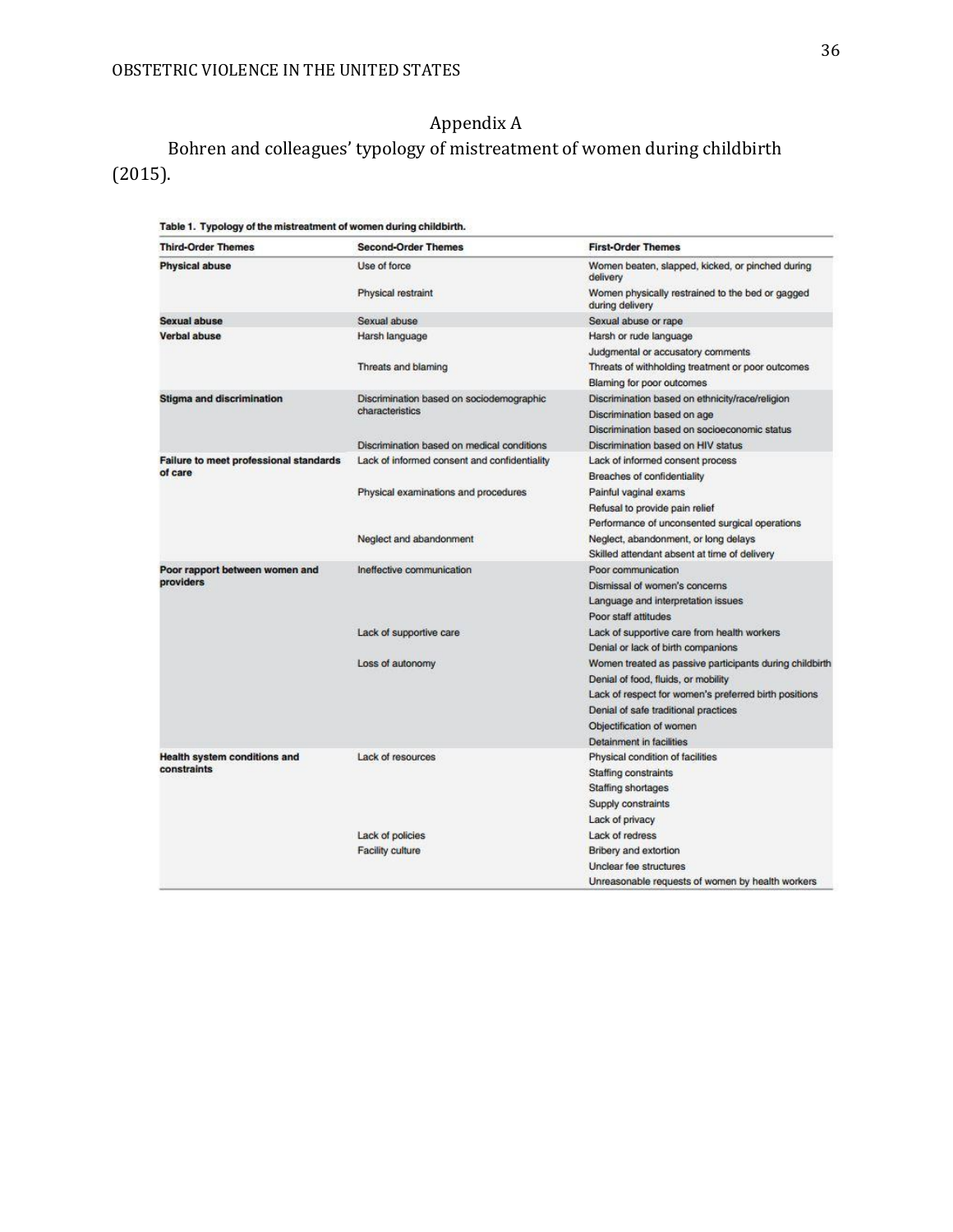# Appendix B The Cascade of Interventions during Childbirth: *Listening to Mothers III*

Figure 9. Cascade of intervention in first-time mothers with term births who experienced labor

### Base: first-time mothers with term births who experienced labor n=750



In this group, which included 85% of first-time mothers, the overall epidural rate was 69% and overall cesarean rate was 21%.